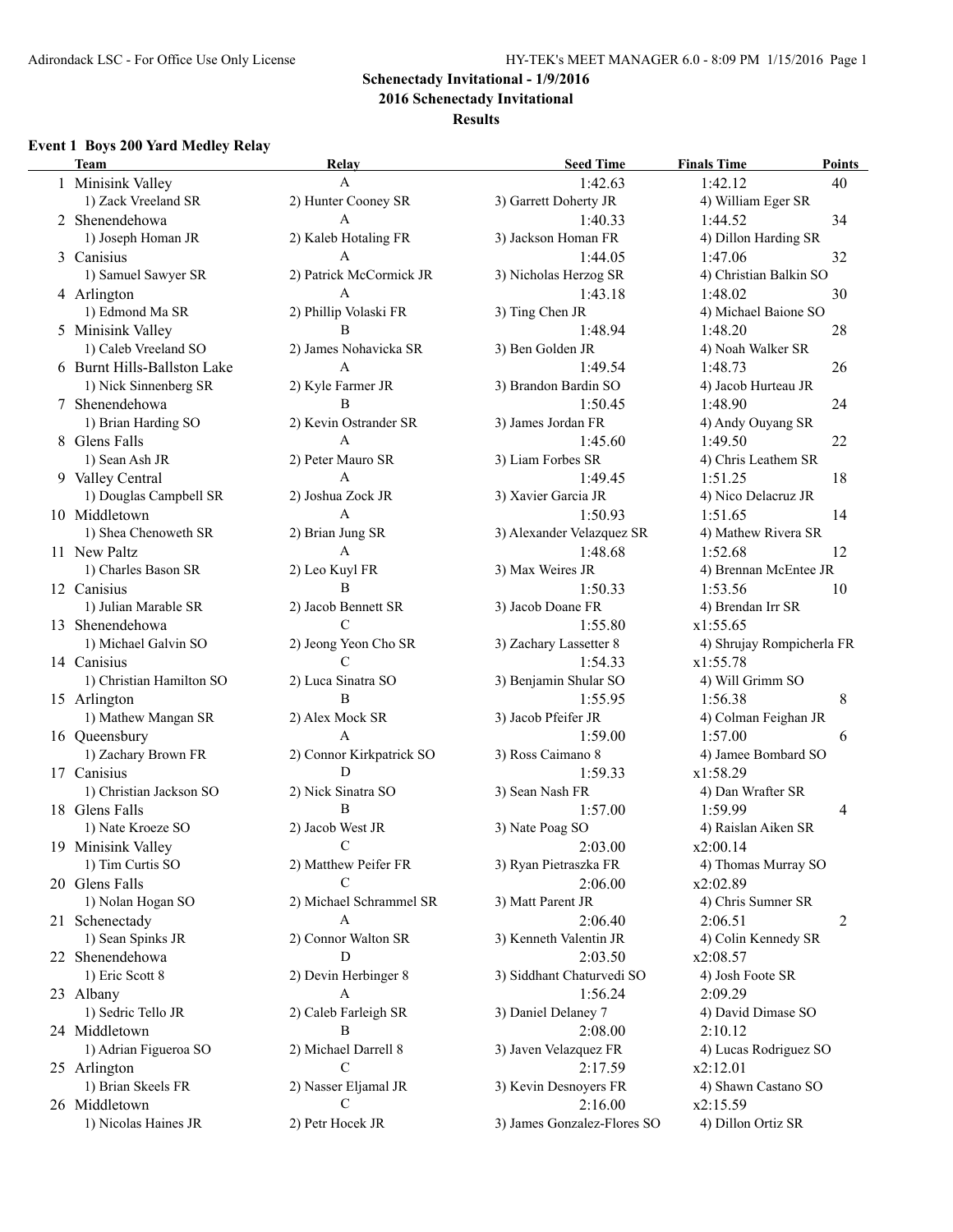**2016 Schenectady Invitational**

### **Results**

## **(Event 1 Boys 200 Yard Medley Relay)**

|    | <b>Team</b>                            |   | Relay                        | <b>Seed Time</b>         | <b>Finals Time</b>       | <b>Points</b>           |
|----|----------------------------------------|---|------------------------------|--------------------------|--------------------------|-------------------------|
|    | 27 Valley Central                      |   | B                            | 2:17.19                  | 2:16.62                  |                         |
|    | 1) Ethan Armistead SO                  |   | 2) Albert Corbelli 7         | 3) Anthony Papapietro SO | 4) Nicholas Suchy 7      |                         |
|    | 28 Schenectady                         |   | B                            | 2:18.99                  | 2:18.14                  |                         |
|    | 1) Christopher Goberdhan SO            |   | 2) Anil Sadhu SO             | 3) Tyler Patillo FR      | 4) Lorenzo Gabriele SO   |                         |
|    | 29 Glens Falls                         |   | D                            | 2:20.00                  | x2:20.80                 |                         |
|    | 1) Luke Borgos FR                      |   | 2) Liam Gormley FR           | 3) Kyle Frank SR         | 4) Sam Goffart-Winkin SR |                         |
|    | --- Ravena-Coeymans-Selkirk            |   | A                            | 2:05.34                  | DQ                       |                         |
|    | 1) Christopher Boroweic FR             |   | 2) Ryan Zampella SO          | 3) Jordan Harris JR      | 4) Philip Crandell SO    |                         |
|    | --- Schenectady                        |   | C                            | 2:53.89                  | DQ                       |                         |
|    | 1) Jesiah Anderson SO                  |   | 2) Kahlil Darby SO           | 3) Dashaun Harrison JR   | 4) Destiny Bipat JR      |                         |
|    | --- Middletown                         |   | D                            | 2:50.00                  | DQ                       |                         |
|    | 1) Christian Valentin SR               |   | 2) Ramdy Marte FR            | 3) Michael Marte FR      | 4) Robert Benejan FR     |                         |
|    |                                        |   |                              |                          |                          |                         |
|    | <b>Event 2 Boys 200 Yard Freestyle</b> |   |                              |                          |                          |                         |
|    | Name                                   |   | Yr School                    | <b>Seed Time</b>         | <b>Finals Time</b>       | Points                  |
|    | Luther Gordon                          |   | SR Shenendehowa              | 1:46.15                  | 1:46.76                  | 20                      |
|    | 2 Calvin Cleworth                      |   | SR Schenectady               | 1:48.97                  | 1:47.04                  | 17                      |
| 3  | Jacob Ruffolo                          |   | SO Canisius                  | 1:49.83                  | 1:47.65                  | 16                      |
|    | 4 Adam Kogan                           |   | JR Shenendehowa              | 1:50.43                  | 1:52.81                  | 15                      |
| 5  | Nicholas Salzone                       |   | FR Shenendehowa              | 1:58.54                  | 1:56.07                  | 14                      |
|    | 6 Kellen Wolfe                         |   | SR Glens Falls               | 1:56.00                  | 1:56.13                  | 13                      |
| 7  | Jack Ryan                              |   | SO Shenendehowa              | 1:56.70                  | 1:58.67                  | 12                      |
| 8  | Mathew Mangan                          |   | SR Arlington                 | 2:06.12                  | 1:59.07                  | 11                      |
| 9  | Evan Buckley                           |   | SO Burnt Hills-Ballston Lake | 2:00.45                  | 2:00.09                  | 9                       |
| 10 | Ryan Morrissey                         |   | SO Canisius                  | 2:04.33                  | 2:00.14                  | $\boldsymbol{7}$        |
| 11 | Thomas Chameli                         |   | SR Canisius                  | 2:00.69                  | 2:01.49                  | 6                       |
|    | 12 Max Weires                          |   | JR New Paltz                 | 2:05.05                  | 2:03.88                  | 5                       |
| 13 | Thompson Collins                       |   | FR Glens Falls               | 2:02.99                  | 2:04.86                  | $\overline{4}$          |
|    | 14 Christian Granto                    |   | SO Canisius                  | 2:06.18                  | 2:05.16                  | $\overline{\mathbf{3}}$ |
|    | 15 Adrian Figueroa                     |   | SO Middletown                | 2:09.94                  | 2:06.32                  | $\overline{c}$          |
|    | 16 Navjot Singh                        |   | SR Middletown                | 2:07.99                  | 2:06.78                  | $\mathbf{1}$            |
| 17 | <b>Brendan Cosme</b>                   |   | FR Middletown                | 2:07.33                  | 2:07.75                  |                         |
| 18 | Jordan Spordone                        |   | JR Minisink Valley           | 2:12.67                  | 2:08.54                  |                         |
| 19 | Sean Kingsbury                         |   | SO Schenectady               | 2:09.20                  | 2:09.19                  |                         |
|    | 20 Hogan Fox                           | 8 | Glens Falls                  | 2:15.00                  | 2:11.91                  |                         |
| 21 | Thomas Burda                           |   | JR Arlington                 | 2:13.69                  | 2:13.51                  |                         |
|    |                                        |   | FR Shenendehowa              |                          |                          |                         |
|    | 22 Nate Constable                      |   | 7 Valley Central             | 2:25.67                  | x2:17.45                 |                         |
|    | 23 Sean Zupko                          |   | FR Middletown                | 2:18.92                  | 2:18.57                  |                         |
| 24 | Salim Tawil                            |   |                              | 2:22.33                  | 2:23.57                  |                         |
| 25 | Thomas Murray                          |   | SO Minisink Valley           | 2:28.61                  | 2:31.42                  |                         |
| 26 | Albert Corbelli                        |   | 7 Valley Central             | 2:32.51                  | 2:34.35                  |                         |
| 27 | Michael Berger                         |   | JR New Paltz                 | 2:27.45                  | 2:34.75                  |                         |
| 28 | David Jenkins                          |   | SR Glens Falls               | 2:50.21                  | 2:35.12                  |                         |
| 29 | Aaron Murray                           |   | FR Albany                    | 2:48.21                  | 2:52.55                  |                         |
|    | 30 Druhan Gordan-Stacey                |   | SO Ravena-Coeymans-Selkirk   | 2:55.68                  | 3:05.77                  |                         |
|    | Event 3 Boys 200 Yard IM               |   |                              |                          |                          |                         |
|    | <b>Name</b>                            |   | Yr School                    | <b>Seed Time</b>         | <b>Finals Time</b>       | <b>Points</b>           |
| 1  | Joseph Homan                           |   | JR Shenendehowa              | 2:00.40                  | 2:01.05                  | 20                      |
| 2  | Matthew Walton                         |   | SR Queensbury                | 2:02.26                  | 2:03.17                  | 17                      |
| 3  | Cooper Knapp                           |   | SR Glens Falls               | 2:00.00                  | 2:04.28                  | 16                      |
|    | 4 Brian Harding                        |   | SO Shenendehowa              | 2:07.38                  | 2:05.46                  | 15                      |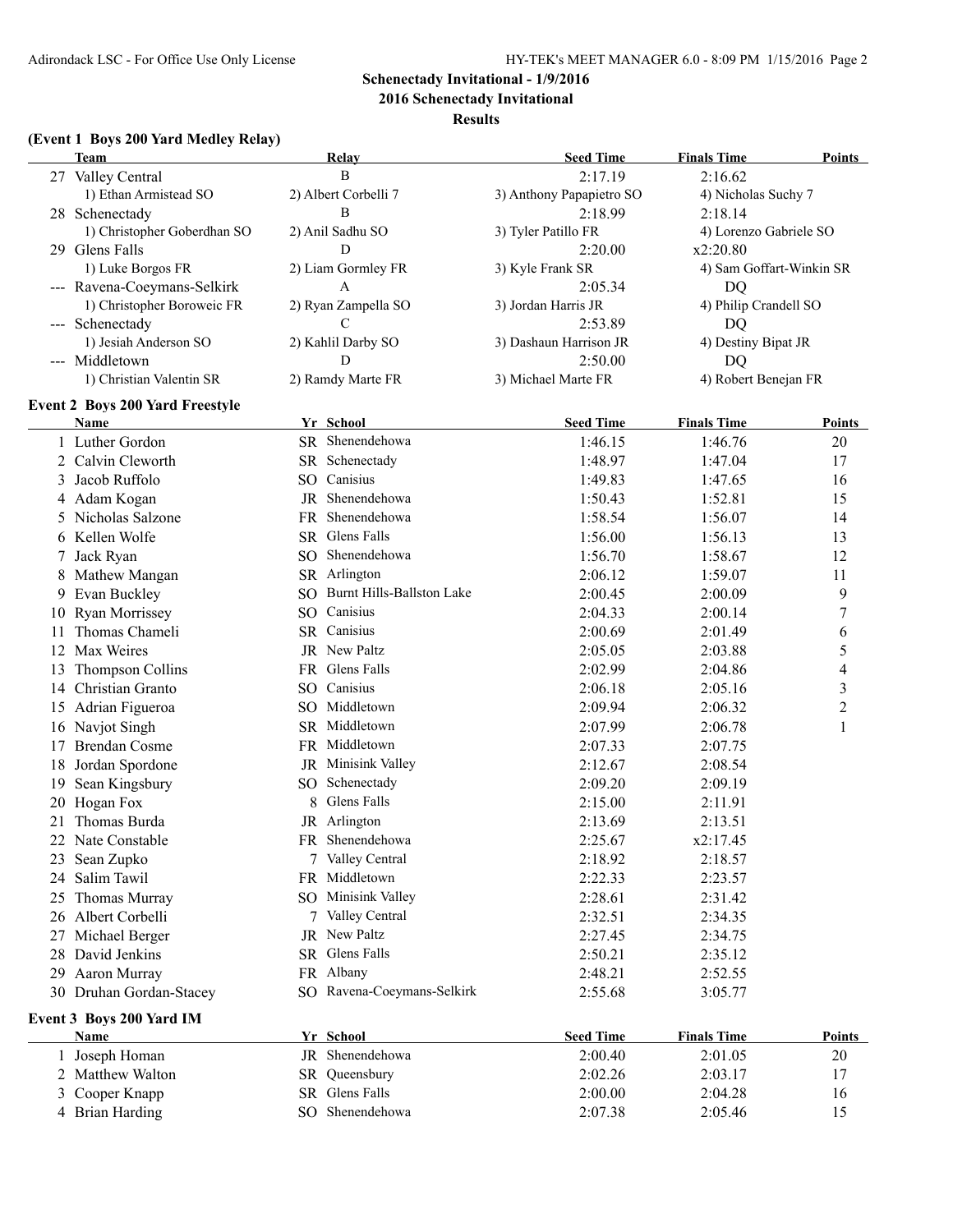**2016 Schenectady Invitational**

**Results**

## **(Event 3 Boys 200 Yard IM)**

|     | <b>Name</b>                           |   | Yr School                    | <b>Seed Time</b> | <b>Finals Time</b> | Points        |
|-----|---------------------------------------|---|------------------------------|------------------|--------------------|---------------|
|     | 5 Phillip Volaski                     |   | FR Arlington                 | 2:04.14          | 2:05.53            | 14            |
|     | 6 Nicholas Herzog                     |   | SR Canisius                  | 2:07.80          | 2:07.81            | 13            |
|     | Brandon Bardin                        |   | SO Burnt Hills-Ballston Lake | 2:08.45          | 2:08.60            | 12            |
| 8   | Connor Reilly                         |   | SR LaSalle                   | 2:10.77          | 2:09.41            | 11            |
| 9   | Zachary Brown                         |   | FR Queensbury                | 2:16.64          | 2:11.50            | 9             |
|     | 10 Kyle Farmer                        |   | JR Burnt Hills-Ballston Lake | 2:14.05          | 2:11.93            | 7             |
| 11  | Caleb Vreeland                        |   | SO Minisink Valley           | 2:11.17          | 2:12.20            | 6             |
| 12  | James Jordan                          |   | FR Shenendehowa              | 2:13.85          | 2:13.81            | 5             |
| 13  | <b>Charles Bason</b>                  |   | SR New Paltz                 | 2:18.09          | 2:15.50            | 4             |
|     | 14 Thomas Osika                       |   | SR Queensbury                | 2:10.68          | 2:16.54            | 3             |
|     | 15 Shrujay Rompicherla                |   | FR Shenendehowa              | 2:21.86          | 2:18.29            | 2             |
|     | 16 Joshua Davila                      |   | SO Valley Central            | 2:16.24          | 2:20.77            | 1             |
| 17  | Sean Ash                              |   | JR Glens Falls               | 2:21.00          | 2:21.60            |               |
| 18  | Sean Geisler                          |   | FR New Paltz                 | 2:25.02          | 2:22.38            |               |
| 19  | Jeong Yeon Cho                        |   | SR Shenendehowa              | 2:20.30          | x2:23.83           |               |
| 20  | Sean Nash                             |   | FR Canisius                  | 2:23.73          | 2:24.00            |               |
| 21  | Christian Jackson                     |   | SO Canisius                  | 2:24.44          | 2:25.04            |               |
|     | 22 Devin Herbinger                    | 8 | Shenendehowa                 | 2:23.41          | x2:25.30           |               |
|     | 23 Ross Caimano                       | 8 | Queensbury                   | 2:35.00          | 2:25.33            |               |
|     | 24 Luca Sinatra                       |   | SO Canisius                  | 2:25.83          | 2:25.41            |               |
|     | 25 Jacob West                         |   | JR Glens Falls               | 2:25.25          | 2:27.26            |               |
|     |                                       |   | FR Arlington                 | 2:33.11          |                    |               |
|     | 26 Kevin Desnoyers                    |   | FR Minisink Valley           | 2:31.39          | 2:32.42            |               |
|     | 27 Matthew Peifer                     |   | JR Middletown                |                  | 2:32.94            |               |
|     | 28 Nicolas Haines                     |   | SO Shenendehowa              | 2:33.56          | 2:33.04            |               |
| 29. | Siddhant Chaturvedi                   |   |                              | 2:35.66          | x2:33.95           |               |
|     | *30 Nick Sinatra                      |   | SO Canisius                  | 2:32.60          | x2:35.25           |               |
|     | *30 Davin Butler                      |   | SO Queensbury                | 2:42.68          | x2:35.25           |               |
|     | 32 Michael Schrammel                  |   | SR Glens Falls               | 2:46.28          | 2:36.39            |               |
|     | 33 Eric Scott                         | 8 | Shenendehowa                 | 2:37.24          | x2:38.65           |               |
|     | 34 Connor Walton                      |   | SR Schenectady               | 2:41.26          | 2:39.46            |               |
| 35  | Taylor Filipowski                     |   | JR Minisink Valley           | 3:05.00          | 2:41.25            |               |
|     | 36 Alec Cerrato                       |   | JR Arlington                 | 2:57.91          | 2:41.73            |               |
| 37  | Ryan Zampella                         |   | SO Ravena-Coeymans-Selkirk   | 2:48.59          | 2:46.76            |               |
|     | 38 Lucas Smalley                      |   | FR Queensbury                | 2:45.77          | x2:47.64           |               |
|     | 39 Michael Darrell                    |   | Middletown                   | 2:51.19          | 2:48.62            |               |
|     | 40 Drew Floyd                         |   | FR Glens Falls               | 2:59.49          | x2:51.86           |               |
|     | 41 Christopher Boroweic               |   | FR Ravena-Coeymans-Selkirk   | 2:50.00          | 2:52.12            |               |
|     | 42 Brendan Fogg                       |   | FR Burnt Hills-Ballston Lake | 2:53.45          | 2:52.66            |               |
|     | 43 Peter Castiglia                    |   | SO Canisius                  | 3:01.68          | x3:01.11           |               |
|     | 44 Luke Roberts                       |   | 7 Valley Central             | 3:15.08          | 3:14.72            |               |
| --- | Anil Sadhu                            |   | SO Schenectady               | 3:40.57          | DQ                 |               |
| --- | Josh Foote                            |   | SR Shenendehowa              | 2:34.89          | DQ                 |               |
| --- | Connor Griffith                       |   | FR Glens Falls               | 2:57.50          | DQ                 |               |
| --- | Christian Valentin                    |   | SR Middletown                | 3:03.55          | DQ                 |               |
|     | <b>Event 4 Boys 50 Yard Freestyle</b> |   |                              |                  |                    |               |
|     | <b>Name</b>                           |   | Yr School                    | <b>Seed Time</b> | <b>Finals Time</b> | <b>Points</b> |
|     | 1 Ethan Ballard                       |   | JR Queensbury                | 22.67            | 22.29              | 20            |
| 2   | Joshua Zock                           |   | JR Valley Central            | 22.86            | 22.62              | 17            |
| 3   | John Quinlan                          |   | SR Canisius                  | 22.54            | 22.88              | 16            |
|     | 4 Michael Flaherty                    |   | SR Minisink Valley           | 22.57            | 22.92              | 15            |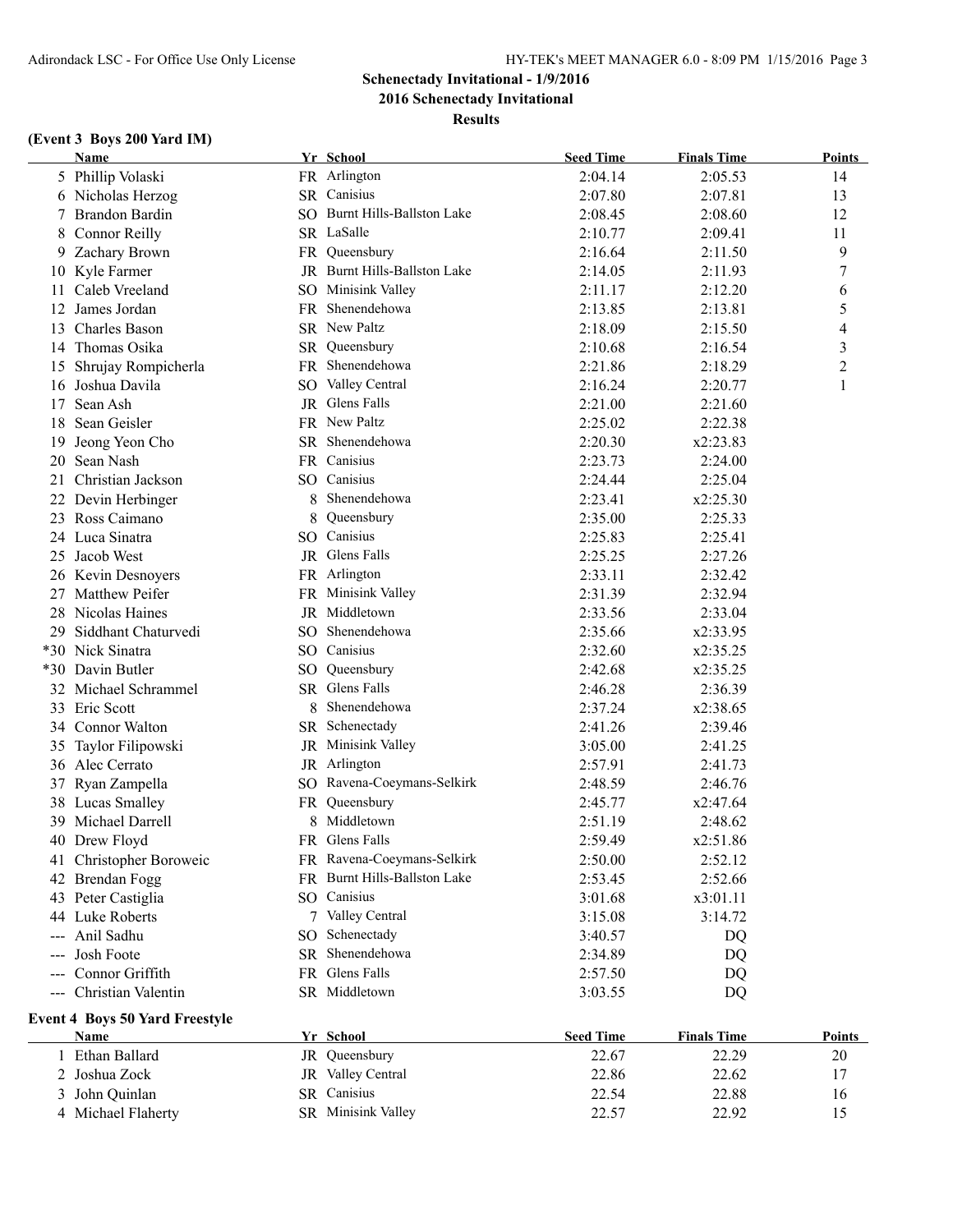## **Schenectady Invitational - 1/9/2016 2016 Schenectady Invitational**

**Results**

## **(Event 4 Boys 50 Yard Freestyle)**

|       | <b>Name</b>               | Yr School                    | <b>Seed Time</b> | <b>Finals Time</b> | <b>Points</b>  |
|-------|---------------------------|------------------------------|------------------|--------------------|----------------|
|       | 5 Jordan Harris           | JR Ravena-Coeymans-Selkirk   | 22.88            | 22.94              | 14             |
| 6     | Josh Tsai                 | SO Shenendehowa              | 23.02            | 23.16              | 13             |
| 7     | Alex Jarski               | JR Minisink Valley           | 23.47            | 23.75              | 12             |
| 8     | Dillon Harding            | SR Shenendehowa              | 23.58            | 23.84              | 11             |
| 9     | Thomas Brosnihan          | FR LaSalle                   | 23.36            | 23.87              | 9              |
|       | 10 Brendan Irr            | SR Canisius                  | 23.69            | 23.91              | 7              |
| 11    | Maxwell Bent              | SO Schenectady               | 23.32            | 23.98              | 6              |
|       | 12 Noah Walker            | SR Minisink Valley           | 24.24            | 23.99              | 5              |
|       | 13 William Eger           | SR Minisink Valley           | 23.51            | 24.01              | 4              |
|       | 14 Liam Forbes            | SR Glens Falls               | 23.87            | 24.09              | 3              |
|       | 15 Xavier Garcia          | JR Valley Central            | 25.52            | 24.15              | $\overline{c}$ |
| 16    | Andy Ouyang               | SR Shenendehowa              | 23.81            | 24.16              | 1              |
| 17    | Mathew Rivera             | SR Middletown                | 24.07            | 24.18              |                |
| $*18$ | <b>Brennan McEntee</b>    | JR New Paltz                 | 23.09            | 24.27              |                |
| $*18$ | Christian Balkin          | SO Canisius                  | 23.98            | 24.27              |                |
|       | 20 Patrick Collins        | SR Canisius                  | 24.49            | 24.28              |                |
| 21    | Christian Torri           | JR Arlington                 | 24.63            | 24.30              |                |
|       | 22 Michael Tenney         | SR Canisius                  | 24.49            | x24.38             |                |
| 23    | Jacob Hurteau             | JR Burnt Hills-Ballston Lake | 24.12            | 24.40              |                |
| 24    | Jack Golden               | JR Minisink Valley           | 24.86            | x24.44             |                |
| 25    | Ben Golden                | JR Minisink Valley           | 24.07            | x24.48             |                |
|       | 26 Sam Hawkins            | SR Glens Falls               | 24.30            | 24.49              |                |
| 27    | Thomas Osika              | SR Queensbury                | 25.01            | 24.69              |                |
|       | 28 Shea Chenoweth         | SR Middletown                | 25.12            | 24.70              |                |
|       | 29 Alexander Velazquez    | SR Middletown                | 24.64            | 24.79              |                |
|       | 30 Leo Kuyl               | FR New Paltz                 | 23.71            | 24.87              |                |
| 31    | Sammy Moumen              | SR Shenendehowa              | 24.90            | 24.89              |                |
|       | 32 Zach Schoellig         | SR Minisink Valley           | 24.98            | x24.91             |                |
| 33    | Gavin Coughlan            | SO Queensbury                | 24.81            | 24.96              |                |
| 34    | Chris Leathem             | SR Glens Falls               | 24.15            | 24.97              |                |
|       | 35 Caleb Farleigh         | SR Albany                    | 25.01            | 25.21              |                |
|       | *36 Brian Jung            | SR Middletown                | 25.47            | 25.27              |                |
|       | *36 Malcolm Chank         | SO Schenectady               | 25.55            | 25.27              |                |
| 38    | Christian Hamilton        | SO Canisius                  | 25.45            | x25.29             |                |
| 39    | Joe Canelos               | SO New Paltz                 | 25.34            | 25.37              |                |
|       | 40 Quinten DeMan          | FR Shenendehowa              | 25.25            | x25.52             |                |
|       | 41 Colman Feighan         | JR Arlington                 | 26.74            | 25.93              |                |
|       | 42 Ross Caimano           | 8 Queensbury                 | 26.90            | 25.95              |                |
| 43    | Stefan Baumgarten         | SO Burnt Hills-Ballston Lake | 26.48            | 26.03              |                |
|       | 44 Patrick McCormick      | JR Canisius                  | 26.18            | x26.07             |                |
| 45    | Joseph McEachon           | SR Canisius                  | 26.46            | x26.23             |                |
|       | 46 Benjamin Shular        | SO Canisius                  | 26.23            | x26.25             |                |
| 47    | Will Grimm                | SO Canisius                  | 26.34            | x26.33             |                |
| 48    | Nate Poag                 | SO Glens Falls               | 26.64            | 26.39              |                |
| 49    | Jamee Bombard             | SO Queensbury                | 26.35            | x26.45             |                |
|       | 50 Stephen Kowalczyk      | SO Queensbury                | 27.05            | x26.59             |                |
| $*51$ | <b>Anthony Papapietro</b> | SO Valley Central            | 26.41            | 26.72              |                |
| $*51$ | Nico Delacruz             | JR Valley Central            | 26.05            | 26.72              |                |
| 53    | Sedric Tello              | JR Albany                    | 26.26            | 26.74              |                |
|       | 54 Tim Curtis             | SO Minisink Valley           | 27.57            | x26.89             |                |
|       | 55 Jacob Bennett          | SR Canisius                  | 26.85            | x27.34             |                |
|       |                           |                              |                  |                    |                |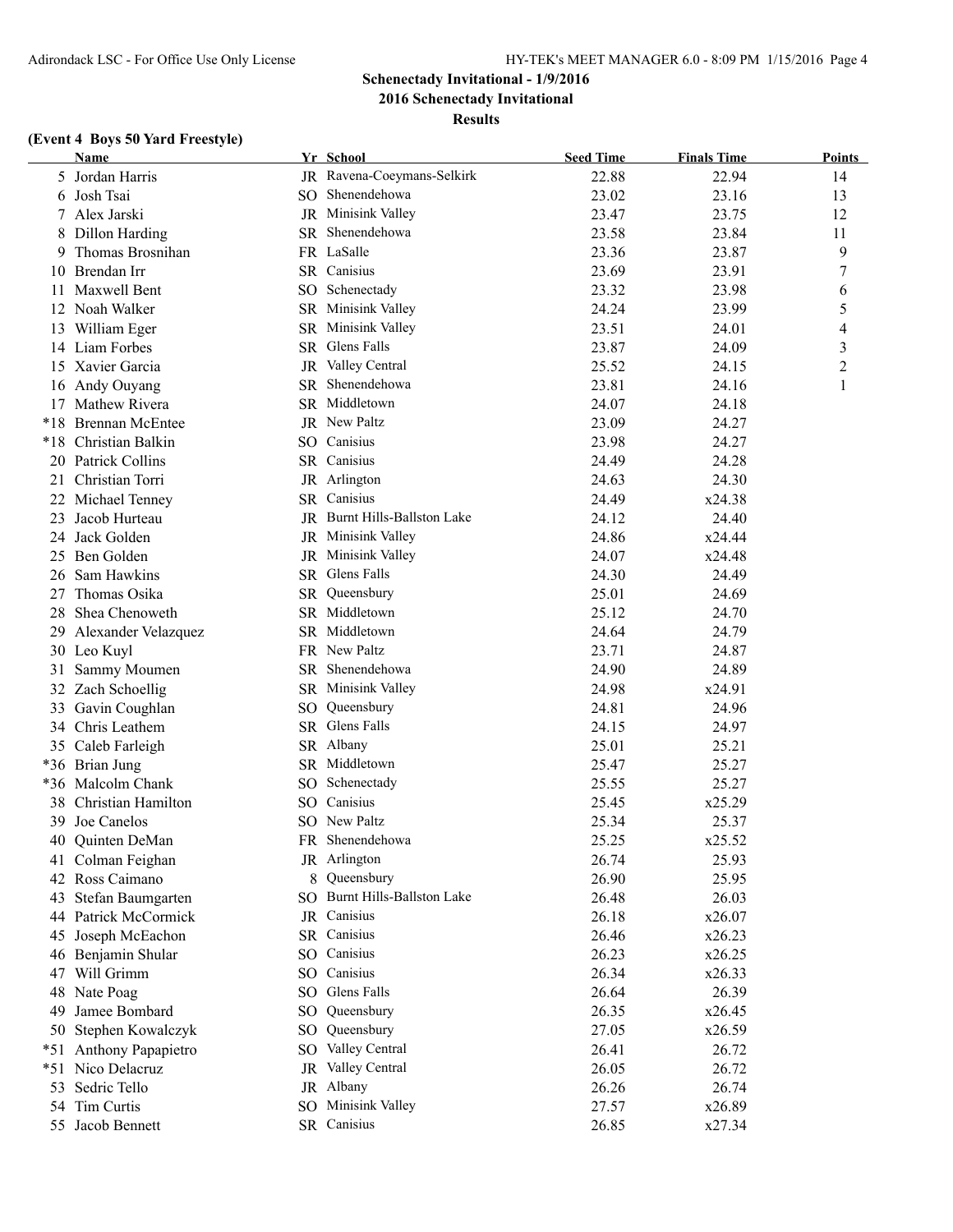**2016 Schenectady Invitational**

**Results**

### **(Event 4 Boys 50 Yard Freestyle)**

|    | <b>Name</b>             |     | Yr School                  | <b>Seed Time</b> | <b>Finals Time</b> | <b>Points</b> |
|----|-------------------------|-----|----------------------------|------------------|--------------------|---------------|
|    | 56 Kenneth Valentin     |     | JR Schenectady             | 27.13            | 27.35              |               |
|    | 57 Jon Himes            |     | SO Shenendehowa            | 30.01            | x27.41             |               |
| 58 | Chris Sumner            |     | SR Glens Falls             | 29.73            | x27.56             |               |
| 59 | Christopher Goberdhan   |     | SO Schenectady             | 28.28            | 27.65              |               |
|    | 60 Raislan Aiken        |     | SR Glens Falls             | 26.34            | x27.69             |               |
|    | 61 Dan Wrafter          |     | SR Canisius                | 26.39            | x27.76             |               |
|    | *62 Dylan Lefton        | SR  | Queensbury                 | 28.55            | x27.87             |               |
|    | *62 Shawn Castano       | SO  | Arlington                  | 27.90            | 27.87              |               |
|    | 64 Nathaniel Osbourne   |     | SR Albany                  | 26.85            | 27.89              |               |
| 65 | <b>Tyler Monroe</b>     | JR  | Queensbury                 | 27.80            | x27.92             |               |
|    | 66 Caleb Sheedy         |     | SO New Paltz               | 28.34            | 28.12              |               |
|    | 67 Owen Reville         | SO. | Canisius                   | 27.95            | x28.14             |               |
|    | 68 Nicholas Suchy       |     | 7 Valley Central           | 29.25            | x28.69             |               |
| 69 | Ian Nash                |     | SR Canisius                | 28.21            | x28.71             |               |
| 70 | <b>Connor Willis</b>    |     | SO LaSalle                 | 28.57            | 28.75              |               |
| 71 | James Gonzalez-Flores   |     | SO Middletown              | 28.63            | x28.76             |               |
| 72 | Colin Kennedy           |     | SR Schenectady             | 29.30            | x28.77             |               |
| 73 | Zakaria Furina          |     | SO Albany                  | 29.22            | 28.80              |               |
|    | 74 Caz Zabolitski       |     | SO Canisius                | 28.81            | x28.83             |               |
| 75 | John Rosenwig           |     | SO Albany                  | 30.22            | x28.85             |               |
|    | 76 Tyler Patillo        |     | FR Schenectady             | 29.40            | x28.90             |               |
|    | 77 Brian Skeels         |     | FR Arlington               | 28.34            | 29.19              |               |
| 78 | Ethan Armistead         | SO  | Valley Central             | 30.28            | x29.24             |               |
|    |                         |     | FR Arlington               |                  | x29.40             |               |
|    | 79 Mike Leryszyn        |     | SO Middletown              | 29.13            |                    |               |
|    | 80 Lucas Rodriguez      |     |                            | 28.39            | x29.55             |               |
| 81 | Michael O'Neal          |     | SO Albany                  | 29.53            | x29.56             |               |
| 82 | David Dimase            |     | SO Albany                  | 29.70            | x29.58             |               |
| 83 | <b>Faustino Galante</b> |     | JR Canisius                | 28.75            | x29.63             |               |
|    | 84 Nasser Eljamal       |     | JR Arlington               | 28.90            | x29.70             |               |
|    | 85 Alex Harrington      |     | SO Valley Central          | 30.25            | x29.87             |               |
|    | 86 Noah Clark           |     | FR Arlington               | 30.40            | x30.07             |               |
|    | 87 Dillon Ortiz         |     | SR Middletown              | 30.22            | x30.17             |               |
| 88 | Sam Goffart-Winkin      |     | SR Glens Falls             | 30.29            | x30.31             |               |
|    | 89 Aiden Doyle          |     | FR Canisius                | 29.46            | x30.37             |               |
|    | 90 Nicholas Librandi    |     | 7 Valley Central           | 30.46            | x30.56             |               |
|    | 91 Sean Chameli         |     | SO Canisius                | 32.42            | x30.71             |               |
|    | 92 Justin Finn          |     | JR Canisius                | 30.82            | x30.89             |               |
| 93 | Adam Johnson            |     | FR Queensbury              | 31.23            | x30.92             |               |
|    | 94 Levi Kovach          |     | JR Albany                  | 32.38            | x31.08             |               |
|    | 95 Tyrae McIntosh       |     | SO Glens Falls             | 33.00            | x31.29             |               |
|    | 96 Austin Miller        |     | JR Canisius                | 30.74            | x31.71             |               |
|    | 97 Jason Lawson         |     | FR Albany                  | 31.29            | x31.82             |               |
| 98 | Philip Crandell         |     | SO Ravena-Coeymans-Selkirk | 32.55            | 31.85              |               |
|    | 99 Erik Herrero         |     | FR Shenendehowa            | 39.51            | x31.98             |               |
|    | 100 Blaise Doyle        |     | FR Canisius                | 33.68            | x32.11             |               |
|    | 101 Nazir Tingling      |     | JR Albany                  | 31.02            | x32.13             |               |
|    | 102 Lorenzo Gabriele    |     | SO Schenectady             | 33.37            | x32.43             |               |
|    | 103 Kahlil Darby        |     | SO Schenectady             | 35.07            | x32.52             |               |
|    | 104 Kyle Frank          |     | SR Glens Falls             | NT               | x32.62             |               |
|    | 105 Richardson Terrance |     | SO Albany                  | 33.82            | x32.65             |               |
|    | 106 Lance Meeson        |     | 8 Shenendehowa             | 36.22            | x33.93             |               |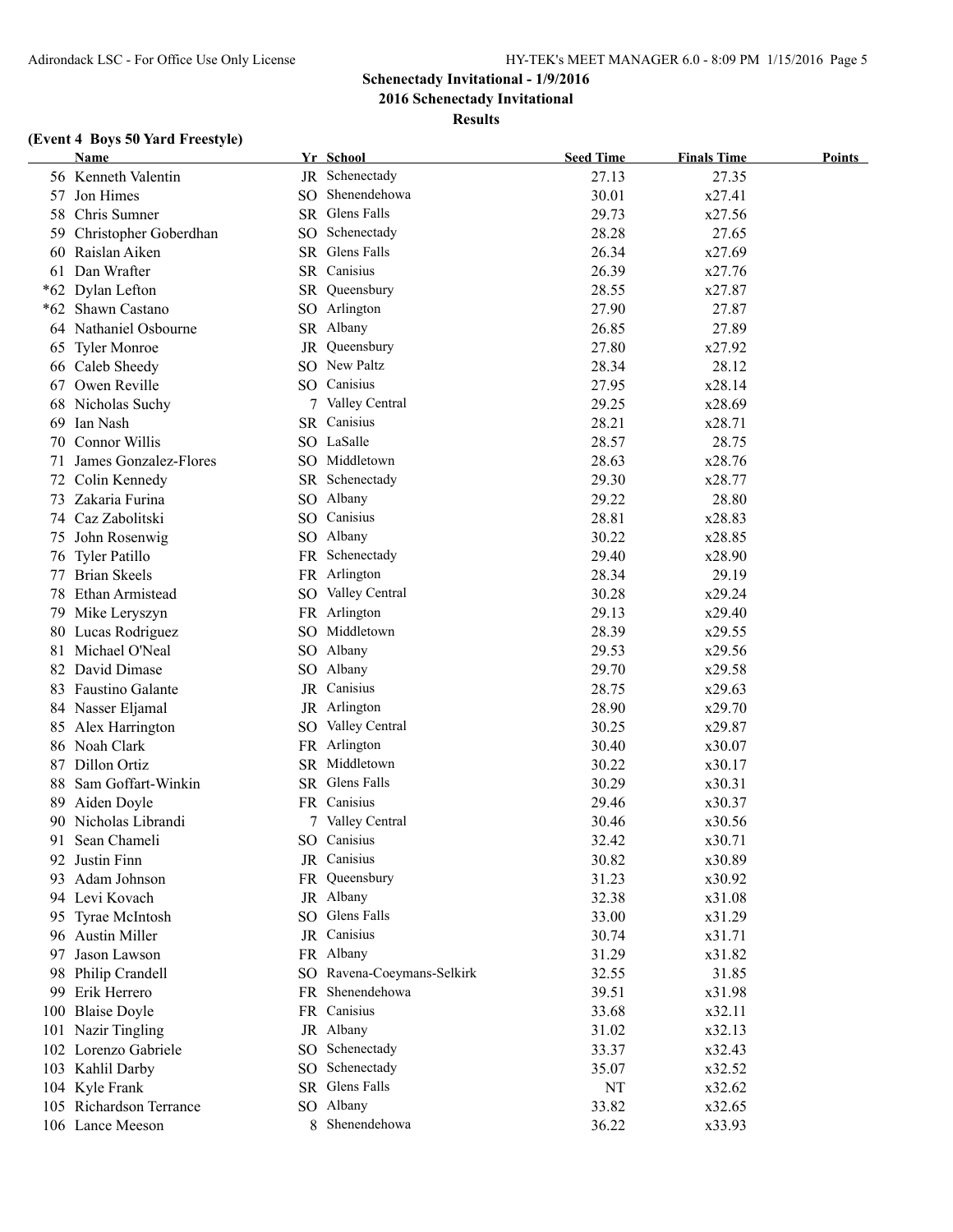**2016 Schenectady Invitational**

**Results**

#### **(Event 4 Boys 50 Yard Freestyle)**

|     | Name                                   |                 | Yr School                    | <b>Seed Time</b> | <b>Finals Time</b>  | <b>Points</b>           |
|-----|----------------------------------------|-----------------|------------------------------|------------------|---------------------|-------------------------|
|     | 107 Michael Marte                      |                 | FR Middletown                | 36.19            | x34.92              |                         |
|     | 108 Alexander Surano                   |                 | SO Schenectady               | 36.53            | x34.93              |                         |
| 109 | Michael Leonard                        |                 | FR Shenendehowa              | 35.55            | x35.49              |                         |
| 110 | Jeremy Placek                          |                 | FR Middletown                | 35.23            | x35.66              |                         |
|     | 111 Clay Smith                         |                 | SR Glens Falls               | 33.25            | x35.77              |                         |
|     | 112 Jesiah Anderson                    |                 | SO Schenectady               | 37.93            | x36.29              |                         |
|     | 113 Luke Kelly                         |                 | SR Glens Falls               | 33.00            | x36.98              |                         |
|     | 114 Dashaun Harrison                   |                 | JR Schenectady               | 38.83            | x38.64              |                         |
|     | 115 Ryan Katinas                       |                 | FR Shenendehowa              | 39.50            | x38.93              |                         |
|     | 116 Othman Othman                      |                 | FR Albany                    | 43.66            | x41.78              |                         |
| 117 | Sean Phillips                          |                 | FR Canisius                  | 30.53            | x43.09              |                         |
| 118 | Destiny Bipat                          |                 | JR Schenectady               | 46.70            | x49.61              |                         |
|     | --- William Aulet                      |                 | FR Schenectady               | 33.71            | DQ                  |                         |
|     | --- Jacob Doane                        |                 | FR Canisius                  | 25.78            | DQ                  |                         |
|     | <b>Event 5 Boys 1 mtr Diving</b>       |                 |                              |                  |                     |                         |
|     | Name                                   |                 | Yr School                    |                  | <b>Finals Score</b> | Points                  |
|     | 1 Nick Lydon                           |                 | SO Shenendehowa              | 323.95           | 546.50              | 20                      |
|     | 2 Raislan Aiken                        |                 | SR Glens Falls               | 313.35           | 494.10              | 17                      |
| 3   | <b>Matt Parent</b>                     |                 | JR Glens Falls               | 260.75           | 491.20              | 16                      |
| 4   | Ian Killane                            |                 | JR Shenendehowa              | 286.60           | 485.35              | 15                      |
| 5   | Yang Zheng Foon                        |                 | FR Shenendehowa              | 207.50           | 377.70              | 14                      |
| 6   | Alexander Loupessis                    |                 | SO Albany Academy            | 202.95           | 350.75              | 13                      |
| 7   | Ryan Katinas                           |                 | FR Shenendehowa              | 150.50           | 308.05              | 12                      |
| 8   | Dan Harrington                         | 8               | Valley Central               | 183.75           | 307.50              | 11                      |
| 9   | Donato Napoletano                      |                 | SO Middletown                | 171.65           | 306.85              | 9                       |
| 10  | Jon Himes                              | SO <sub>1</sub> | Shenendehowa                 | NP               | x295.55             |                         |
| 11  | Luke Kelly                             |                 | SR Glens Falls               | 152.65           | 288.70              | 7                       |
| 12  | Erik Herrero                           |                 | FR Shenendehowa              | 137.95           | x288.65             |                         |
| 13  | Colin Reed                             |                 | SR Minisink Valley           | 154.35           | 269.85              | 6                       |
|     | 14 Lance Meeson                        | 8               | Shenendehowa                 | 141.85           | x267.35             |                         |
|     | 15 Tyrae McIntosh                      |                 | SO Glens Falls               | NP               | 263.50              | 5                       |
|     | 16 Noah Mason                          |                 | JR Minisink Valley           | 113.80           | 233.00              | 4                       |
| 17  | <b>Andrew Maider</b>                   |                 | SR Albany Academy            | 139.70           | 232.15              | 3                       |
| 18  | Joseph Carey                           |                 | SR Minisink Valley           | 119.45           | 231.00              | $\overline{\mathbf{c}}$ |
|     | 19 Zachary Fuller                      |                 | JR Middletown                | 122.35           | 202.25              | 1                       |
|     | --- Nate Shine                         |                 | FR Queensbury                | 175.40           | DQ                  |                         |
|     | <b>Event 6 Boys 100 Yard Butterfly</b> |                 |                              |                  |                     |                         |
|     | <b>Name</b>                            |                 | Yr School                    | <b>Seed Time</b> | <b>Finals Time</b>  | <b>Points</b>           |
|     | 1 Calvin Cleworth                      |                 | SR Schenectady               | 53.58            | 53.33               | 20                      |
|     | 2 Hunter Cooney                        |                 | SR Minisink Valley           | 55.37            | 54.96               | 17                      |
|     | 3 Zack Vreeland                        |                 | SR Minisink Valley           | 54.52            | 55.05               | 16                      |
| 4   | Samuel Sawyer                          |                 | SR Canisius                  | 52.80            | 55.44               | 15                      |
| 5   | Brandon Bardin                         |                 | SO Burnt Hills-Ballston Lake | 55.58            | 56.26               | 14                      |
| 6   | Jacob Ruffolo                          |                 | SO Canisius                  | 54.95            | 56.31               | 13                      |
| 7   | Jordan Harris                          |                 | JR Ravena-Coeymans-Selkirk   | 57.20            | 56.92               | 12                      |
| 8   | Jackson Homan                          |                 | FR Shenendehowa              | 56.52            | 57.88               | 11                      |
| 9   | Michael Baione                         |                 | SO Arlington                 | 1:01.78          | 58.76               | 9                       |
| 10  | Caleb Farleigh                         |                 | SR Albany                    | 58.69            | 59.06               | 7                       |
| 11  | <b>Garrett Doherty</b>                 |                 | JR Minisink Valley           | 57.10            | 59.25               | 6                       |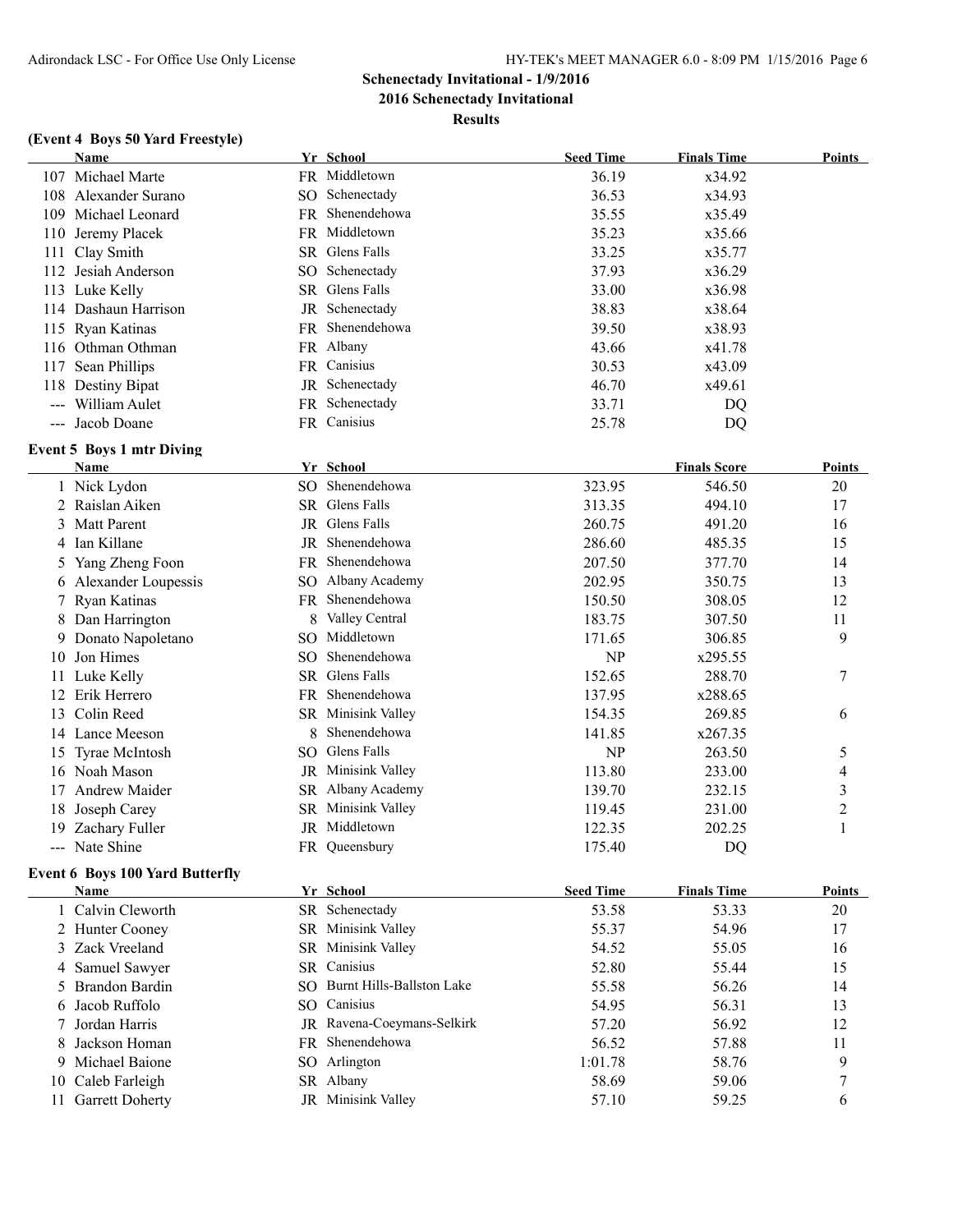**2016 Schenectady Invitational**

**Results**

## **(Event 6 Boys 100 Yard Butterfly)**

|    | <b>Name</b>                            |    | Yr School                    | <b>Seed Time</b> | <b>Finals Time</b> | <b>Points</b>           |
|----|----------------------------------------|----|------------------------------|------------------|--------------------|-------------------------|
|    | 12 Charles Bason                       |    | SR New Paltz                 | 1:00.82          | 59.43              | 5                       |
|    | 13 Ting Chen                           |    | JR Arlington                 | 58.28            | 59.72              | $\overline{4}$          |
|    | 14 Ben Golden                          |    | JR Minisink Valley           | 1:00.67          | 1:00.38            | 3                       |
|    | 15 Shrujay Rompicherla                 |    | FR Shenendehowa              | 58.83            | 1:00.86            | $\overline{c}$          |
|    | 16 Shea Chenoweth                      |    | SR Middletown                | 1:00.29          | 1:01.20            | 1                       |
|    | 17 Douglas Campbell                    |    | SR Valley Central            | 1:00.95          | 1:01.21            |                         |
|    | 18 Zachary Lassetter                   | 8. | Shenendehowa                 | 59.87            | 1:01.42            |                         |
| 19 | Jack Golden                            |    | JR Minisink Valley           | 1:01.93          | x1:02.71           |                         |
|    | *20 Evan Buckley                       |    | SO Burnt Hills-Ballston Lake | 1:01.57          | 1:02.98            |                         |
|    | *20 Xavier Garcia                      |    | JR Valley Central            | 1:06.42          | 1:02.98            |                         |
| 22 | Sean Geisler                           |    | FR New Paltz                 | 1:04.52          | 1:03.18            |                         |
| 23 | Jacob Pfeifer                          |    | JR Arlington                 | 1:04.86          | 1:03.39            |                         |
|    | 24 Kenny Bianchi                       |    | JR Canisius                  | 1:06.32          | 1:03.79            |                         |
| 25 | Benjamin Shular                        |    | SO Canisius                  | 1:04.47          | 1:05.02            |                         |
| 26 | Jacob Doane                            |    | FR Canisius                  | 1:08.83          | x1:05.14           |                         |
| 27 | Malcolm Chank                          |    | SO Schenectady               | 1:05.26          | 1:06.67            |                         |
| 28 | Javen Velazquez                        |    | FR Middletown                | 1:07.76          | 1:07.15            |                         |
| 29 | Jamee Bombard                          |    | SO Queensbury                | 1:08.57          | 1:08.18            |                         |
|    | 30 Nate Mason                          |    | FR Minisink Valley           | 1:12.10          | x1:09.88           |                         |
| 31 | Yang Zheng Foon                        |    | FR Shenendehowa              | 1:10.90          | 1:10.04            |                         |
|    | 32 Nate Poag                           |    | SO Glens Falls               | 1:08.32          | 1:11.35            |                         |
|    | 33 Kenneth Valentin                    |    | JR Schenectady               | 1:08.94          | 1:12.49            |                         |
|    | 34 Siddhant Chaturvedi                 |    | SO Shenendehowa              | 1:10.06          | x1:12.67           |                         |
|    | 35 Christopher Goberdhan               |    | SO Schenectady               | 1:16.03          | 1:15.94            |                         |
|    | 36 William Schiele                     |    | SO Minisink Valley           | 1:15.22          | x1:17.74           |                         |
|    | James Gonzalez-Flores                  |    | SO Middletown                |                  |                    |                         |
| 37 |                                        |    | FR Canisius                  | 1:15.55          | 1:19.08            |                         |
|    | --- Sean Nash                          |    |                              | 1:01.52          | DQ                 |                         |
|    | <b>Event 7 Boys 100 Yard Freestyle</b> |    |                              |                  |                    |                         |
|    | Name                                   |    | Yr School                    | <b>Seed Time</b> | <b>Finals Time</b> | <b>Points</b>           |
|    | 1 John Quinlan                         |    | SR Canisius                  | 49.16            | 49.47              | 20                      |
|    | 2 Joshua Zock                          |    | JR Valley Central            | 50.50            | 50.34              | 17                      |
| 3  | Michael Flaherty                       |    | SR Minisink Valley           | 50.69            | 50.41              | 16                      |
| 4  | Josh Tsai                              |    | SO Shenendehowa              | 50.98            | 51.42              | 15                      |
| 5. | Dillon Harding                         |    | SR Shenendehowa              | 51.62            | 52.32              | 14                      |
|    | 6 Kaleb Hotaling                       |    | FR Shenendehowa              | 52.82            | 52.39              | 13                      |
|    | 7 Phillip Volaski                      |    | FR Arlington                 | 52.72            | 52.54              | 12                      |
|    | 8 William Eger                         |    | SR Minisink Valley           | 52.65            | 53.08              | 11                      |
| 9  | Jacob Hurteau                          |    | JR Burnt Hills-Ballston Lake | 52.67            | 53.16              | 9                       |
|    | 10 Connor Reilly                       |    | SR LaSalle                   | 53.45            | 53.37              | 7                       |
|    | 11 Noah Walker                         |    | SR Minisink Valley           | 55.09            | 53.52              | 6                       |
|    | 12 Thomas Chameli                      |    | SR Canisius                  | 53.75            | 53.67              | 5                       |
| 13 | James Jordan                           |    | FR Shenendehowa              | 53.33            | 53.72              | 4                       |
|    | 14 Patrick Collins                     |    | SR Canisius                  | 52.92            | 53.77              | 3                       |
|    | 15 Christian Torri                     |    | JR Arlington                 | 54.35            | 53.83              | $\overline{\mathbf{c}}$ |
|    | 16 Brendan Irr                         |    | SR Canisius                  | 53.44            | 53.88              | 1                       |
|    | 17 Mathew Mangan                       |    | SR Arlington                 | 54.42            | 54.00              |                         |
|    | 18 Alexander Velazquez                 |    | SR Middletown                | 54.99            | 54.53              |                         |
|    | 19 Edmond Ma                           |    | SR Arlington                 | 52.83            | 54.66              |                         |
| 20 | Sam Hawkins                            |    | SR Glens Falls               | 55.65            | 54.94              |                         |
|    | 21 Sammy Moumen                        |    | SR Shenendehowa              | 54.54            | x55.02             |                         |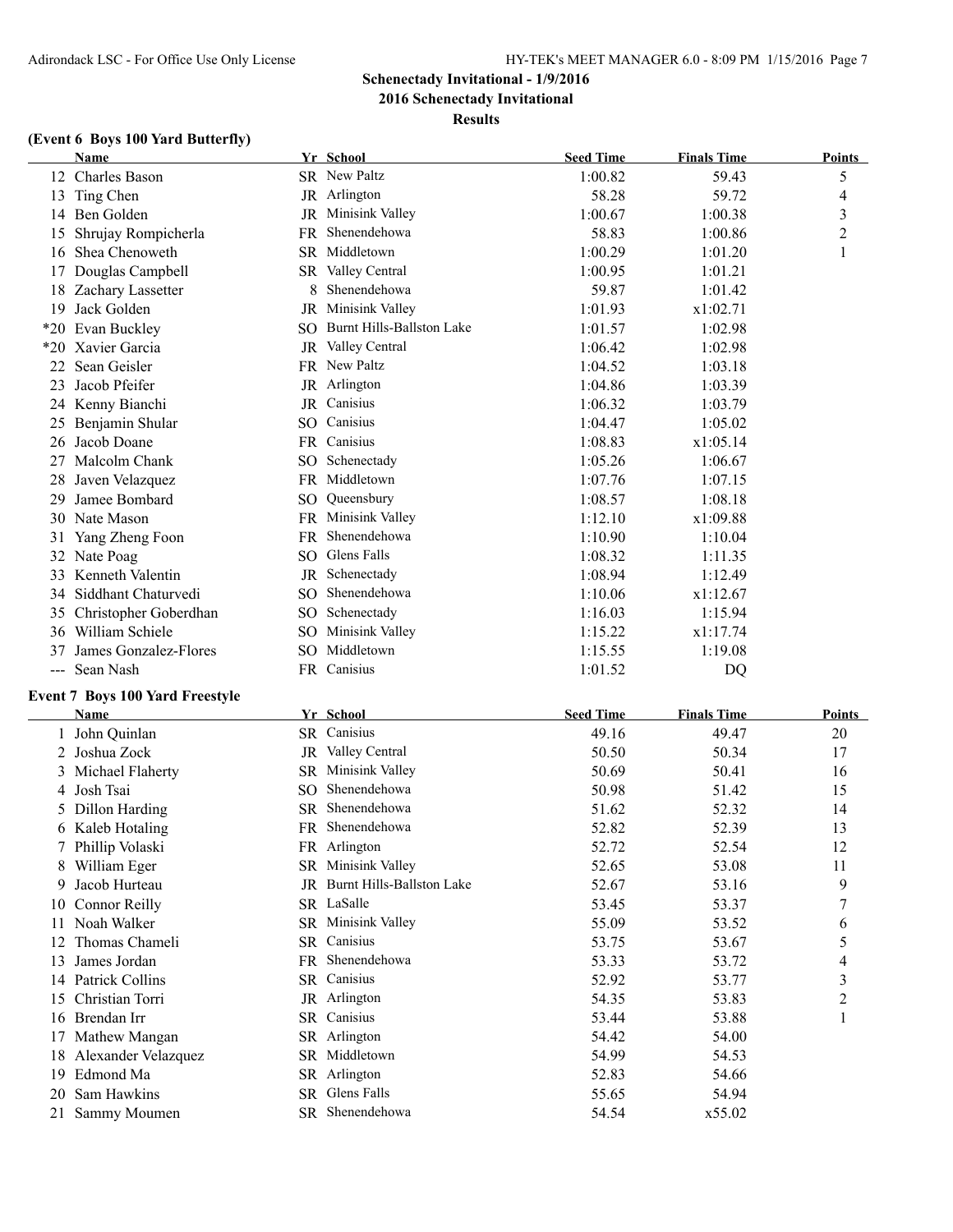**2016 Schenectady Invitational**

**Results**

## **(Event 7 Boys 100 Yard Freestyle)**

|    | <b>Name</b>             |     | Yr School                    | <b>Seed Time</b> | <b>Finals Time</b> | Points |
|----|-------------------------|-----|------------------------------|------------------|--------------------|--------|
|    | 22 Peter Mauro          |     | SR Glens Falls               | 56.99            | 55.29              |        |
|    | 23 Christian Granto     |     | SO Canisius                  | 55.03            | x55.31             |        |
|    | 24 Navjot Singh         |     | SR Middletown                | 55.24            | 55.76              |        |
|    | 25 David Downing        |     | SO Canisius                  | 55.97            | x56.11             |        |
|    | 26 Mathew Rivera        |     | SR Middletown                | 53.14            | 56.18              |        |
| 27 | Michael Galvin          |     | SO Shenendehowa              | 56.50            | x56.35             |        |
| 28 | Michael Tenney          |     | SR Canisius                  | 55.37            | x56.55             |        |
| 29 | Zach Schoellig          |     | SR Minisink Valley           | 58.80            | 56.89              |        |
| 30 | Joshua Davila           | SO. | Valley Central               | 55.10            | 57.21              |        |
| 31 | Julian Marable          |     | SR Canisius                  | 57.24            | x57.58             |        |
| 32 | Stephen Kowalczyk       | SO  | Queensbury                   | 59.62            | 57.62              |        |
| 33 | Quinten DeMan           |     | FR Shenendehowa              | 57.37            | x57.63             |        |
| 34 | Joe Canelos             |     | SO New Paltz                 | 57.60            | 58.29              |        |
| 35 | Chris Leathem           |     | SR Glens Falls               | 56.28            | 58.33              |        |
|    | 36 Stefan Baumgarten    |     | SO Burnt Hills-Ballston Lake | 1:08.20          | 58.86              |        |
|    | 37 Matt Wojtowicz       |     | JR Canisius                  | 58.36            | x58.90             |        |
|    | 38 Nick Lydon           |     | SO Shenendehowa              | 1:04.24          | x59.05             |        |
| 39 | Joseph McEachon         |     | SR Canisius                  | 1:02.72          | x59.85             |        |
| 40 | Anthony Papapietro      |     | SO Valley Central            | 59.35            | 1:00.12            |        |
| 41 | Nico Delacruz           |     | JR Valley Central            | 1:00.11          | 1:00.25            |        |
|    | 42 Nicolas Brown        | 7   | Queensbury                   | 1:04.29          | 1:01.05            |        |
| 43 | Connor Kirkpatrick      | SO  | Queensbury                   | 1:06.00          | 1:01.68            |        |
|    | 44 Sean Spinks          |     | JR Schenectady               | 1:03.71          | 1:01.96            |        |
|    | 45 Caleb Sheedy         |     | SO New Paltz                 | 1:03.18          | 1:02.09            |        |
|    | 46 Ian Nash             |     | SR Canisius                  | 1:03.11          | x1:02.58           |        |
|    | 47 Nolan Hogan          |     | SO Glens Falls               | 1:00.00          | 1:02.79            |        |
|    | 48 Christopher Boroweic |     | FR Ravena-Coeymans-Selkirk   | 1:03.02          | 1:03.22            |        |
|    | 49 Dylan Lefton         |     | SR Queensbury                | 1:09.95          | 1:03.62            |        |
|    | 50 Thomas Murray        |     | SO Minisink Valley           | 1:06.21          | x1:03.67           |        |
|    | 51 Nate Constable       |     | FR Shenendehowa              | 1:03.46          | x1:04.29           |        |
|    | 52 Tyler Monroe         |     | JR Queensbury                | 1:05.78          | x1:04.49           |        |
|    | 53 Owen Reville         |     | SO Canisius                  | 1:41.34          | x1:04.95           |        |
|    | 54 Alex Mock            |     | SR Arlington                 | 1:04.07          | x1:05.27           |        |
|    | 55 Dan Wrafter          |     | SR Canisius                  | 1:03.33          | x1:05.39           |        |
|    | 56 Nicholas Suchy       |     | Valley Central               | 1:08.45          | x1:05.81           |        |
|    | 57 Tyler Patillo        |     | FR Schenectady               | 1:09.17          | 1:06.02            |        |
|    | 58 Alec Cerrato         |     | JR Arlington                 | 1:07.49          | x1:06.39           |        |
|    | 59 Aiden Doyle          |     | FR Canisius                  | 1:11.58          | x1:07.08           |        |
|    | 60 David Dimase         |     | SO Albany                    | 1:08.24          | 1:07.57            |        |
|    | 61 Connor Willis        |     | SO LaSalle                   | 1:07.04          | 1:08.05            |        |
| 62 | Michael O'Neal          |     | SO Albany                    | 1:08.07          | 1:08.33            |        |
| 63 | Mike Leryszyn           |     | FR Arlington                 | 1:03.87          | x1:08.50           |        |
|    | 64 Connor Griffith      |     | FR Glens Falls               | 1:10.00          | x1:08.53           |        |
|    | 65 Zakaria Furina       |     | SO Albany                    | 1:06.60          | 1:08.82            |        |
|    | 66 Chris Sumner         |     | SR Glens Falls               | 1:05.74          | x1:08.87           |        |
|    | 67 Petr Hocek           |     | JR Middletown                | 1:08.44          | 1:09.50            |        |
|    | 68 Colin Kennedy        |     | SR Schenectady               | 1:10.81          | 1:09.72            |        |
| 69 | <b>Ramdy Marte</b>      |     | FR Middletown                | 1:11.48          | x1:10.41           |        |
| 70 | Faustino Galante        |     | JR Canisius                  | 1:08.53          | x1:10.67           |        |
| 71 | Dillon Ortiz            |     | SR Middletown                | 1:13.98          | x1:10.77           |        |
|    | 72 Sam Goffart-Winkin   |     | SR Glens Falls               | 1:13.50          | x1:10.94           |        |
|    |                         |     |                              |                  |                    |        |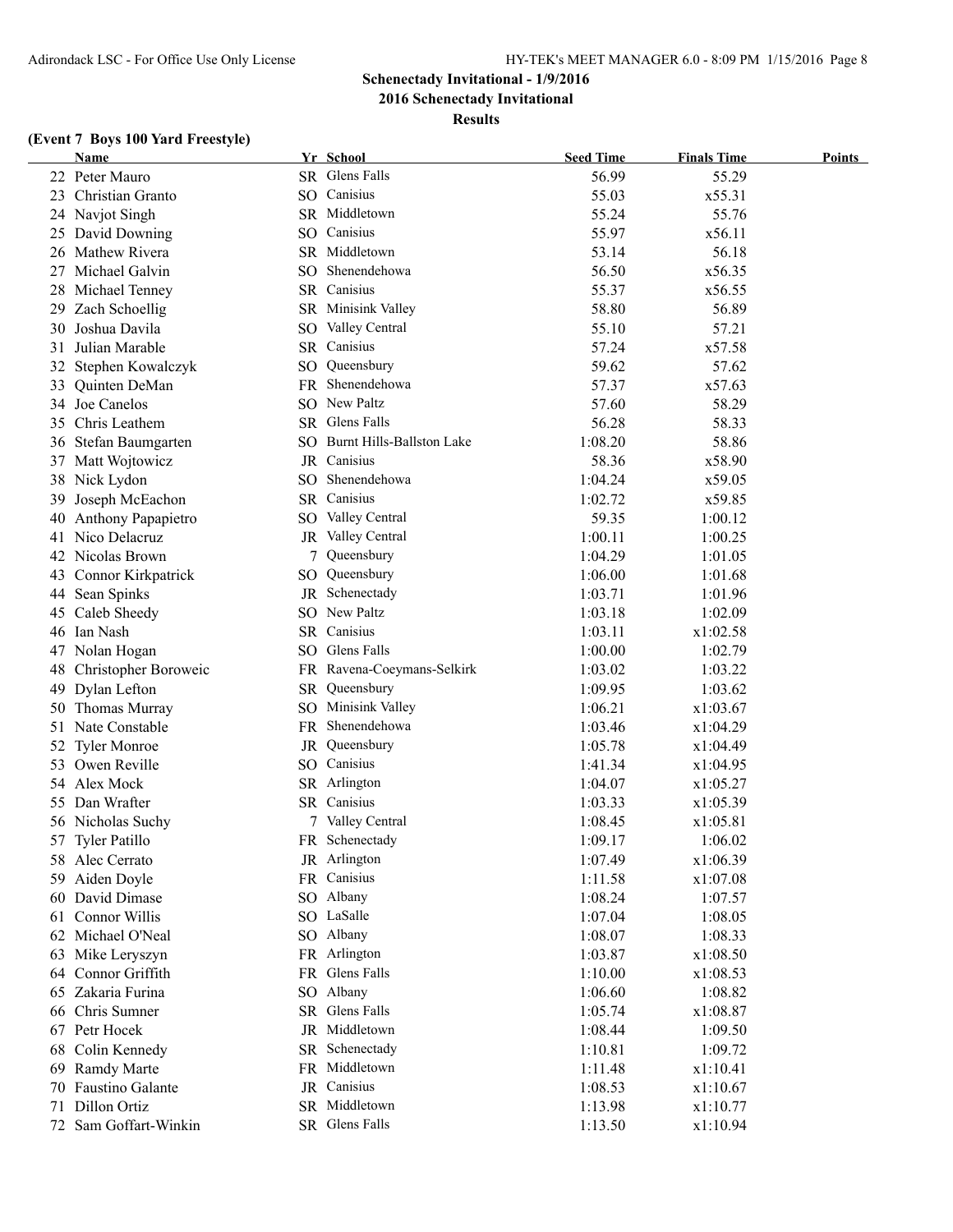**2016 Schenectady Invitational**

**Results**

# **(Event 7 Boys 100 Yard Freestyle)**

|    | <b>Name</b>                            |    | Yr School                    | <b>Seed Time</b>   | <b>Finals Time</b> | <b>Points</b> |
|----|----------------------------------------|----|------------------------------|--------------------|--------------------|---------------|
|    | 73 Caz Zabolitski                      |    | SO Canisius                  | 1:14.05            | x1:11.19           |               |
|    | 74 Barak Binyamin                      |    | FR Albany                    | 1:10.70            | 1:12.06            |               |
|    | 75 Lucas Maqueda                       |    | JR Valley Central            | 1:12.09            | x1:12.27           |               |
|    | 76 Adam Johnson                        |    | FR Queensbury                | 1:11.26            | x1:12.89           |               |
|    | 77 Peter Castiglia                     |    | SO Canisius                  | 1:16.20            | x1:14.32           |               |
|    | 78 Austin Miller                       |    | JR Canisius                  | 1:12.78            | x1:15.51           |               |
|    | 79 Philip Crandell                     |    | SO Ravena-Coeymans-Selkirk   | 1:16.80            | 1:16.04            |               |
|    | 80 Jason Lawson                        |    | FR Albany                    | 1:17.54            | x1:16.17           |               |
|    | 81 Blaise Doyle                        |    | FR Canisius                  | 1:21.18            | x1:18.34           |               |
|    | 82 Luke Roberts                        |    | 7 Valley Central             | 1:12.00            | x1:19.98           |               |
|    | 83 Druhan Gordan-Stacey                |    | SO Ravena-Coeymans-Selkirk   | 1:25.44            | 1:20.03            |               |
|    | 84 Nazir Tingling                      |    | JR Albany                    | 1:25.56            | x1:20.22           |               |
|    | 85 Aaron Murray                        |    | FR Albany                    | 1:18.27            | x1:20.58           |               |
|    | 86 Jeremy Placek                       |    | FR Middletown                | 1:21.25            | x1:20.87           |               |
|    | 87 Alexander Surano                    |    | SO Schenectady               | 1:22.89            | 1:21.91            |               |
|    | 88 Michael Marte                       |    | FR Middletown                | 1:21.37            | x1:23.23           |               |
|    | 89 Richardson Terrance                 |    | SO Albany                    | 1:19.56            | x1:24.10           |               |
|    | 90 Jesiah Anderson                     |    | SO Schenectady               | 1:29.58            | x1:24.13           |               |
|    | 91 Robert Benejan                      |    | FR Middletown                | 1:34.13            | x1:25.61           |               |
|    | 92 Dashaun Harrison                    |    | JR Schenectady               | 1:31.25            | x1:28.19           |               |
|    | 93 Sean Phillips                       |    | FR Canisius                  | 1:45.09            | x1:44.74           |               |
|    | <b>Event 8 Boys 500 Yard Freestyle</b> |    |                              |                    |                    |               |
|    | Name                                   |    | Yr School                    | <b>Seed Time</b>   | <b>Finals Time</b> | Points        |
|    | 1 Luther Gordon                        |    | SR Shenendehowa              | 4:52.18            | 4:53.44            | 20            |
|    | 2 Cooper Knapp                         |    | SR Glens Falls               | 4:59.00            | 4:53.68            | 17            |
|    | 3 Adam Kogan                           |    | JR Shenendehowa              | 4:56.59            | 5:03.69            | 16            |
|    | 4 Nick Sinnenberg                      |    | SR Burnt Hills-Ballston Lake | 5:11.43            | 5:08.86            | 15            |
|    | 5 Nicholas Salzone                     |    | FR Shenendehowa              | 5:09.88            | 5:09.01            | 14            |
|    | 6 Jack Ryan                            |    | SO Shenendehowa              | 5:10.74            | 5:18.23            | 13            |
|    | 7 Caleb Vreeland                       |    | SO Minisink Valley           | 5:20.29            | 5:22.18            | 12            |
|    | 8 Ryan Pietraszka                      |    | FR Minisink Valley           | 5:27.63            | 5:24.50            | 11            |
|    | 9 Kellen Wolfe                         |    | SR Glens Falls               | 5:25.00            | 5:24.57            | 9             |
|    | 10 Kevin Ostrander                     |    | SR Shenendehowa              | 5:21.35            | x5:26.63           |               |
|    | 11 Ryan Morrissey                      |    | SO Canisius                  | 5:39.86            | 5:27.02            | 7             |
|    | 12 Brendan Cosme                       |    | FR Middletown                | 5:45.49            | 5:48.16            | 6             |
|    | 13 Sean Kingsbury                      |    | SO Schenectady               | 5:48.67            | 5:53.41            | 5             |
|    | 14 Connor Morrissey                    |    | FR Canisius                  | 5:49.06            | 5:53.64            | 4             |
|    | 15 Sean Zupko                          |    | 7 Valley Central             | 5:53.50            | 5:58.44            | 3             |
|    | 16 Thomas Burda                        |    | JR Arlington                 | 5:57.67            | 5:59.78            | 2             |
|    | 17 Hogan Fox                           | 8. | Glens Falls                  | 6:15.00            | 6:00.51            | 1             |
|    | 18 Nicolas Haines                      |    | JR Middletown                | 5:50.54            | 6:04.42            |               |
| 19 | Salim Tawil                            |    | FR Middletown                | 6:05.47            | 6:08.42            |               |
|    | 20 Jordan Spordone                     |    | JR Minisink Valley           | 6:03.08            |                    |               |
|    | 21 Lucas Smalley                       |    | FR Queensbury                | 6:18.88            | 6:10.92<br>6:19.32 |               |
|    |                                        |    | SO Minisink Valley           |                    |                    |               |
|    | 22 William Schiele                     |    | 7 Albany                     | 6:27.82<br>6:40.26 | 6:24.24            |               |
|    | 23 Daniel Delaney                      |    | SO Queensbury                |                    | 6:29.09            |               |
|    | 24 Josh Choppa<br>25 Nate Kroeze       |    | SO Glens Falls               | 7:00.00            | 6:29.60            |               |
|    |                                        |    | FR Glens Falls               | 6:25.00            | 6:33.28            |               |
|    | 26 Luke Borgos                         |    |                              | 6:30.00            | x6:51.76           |               |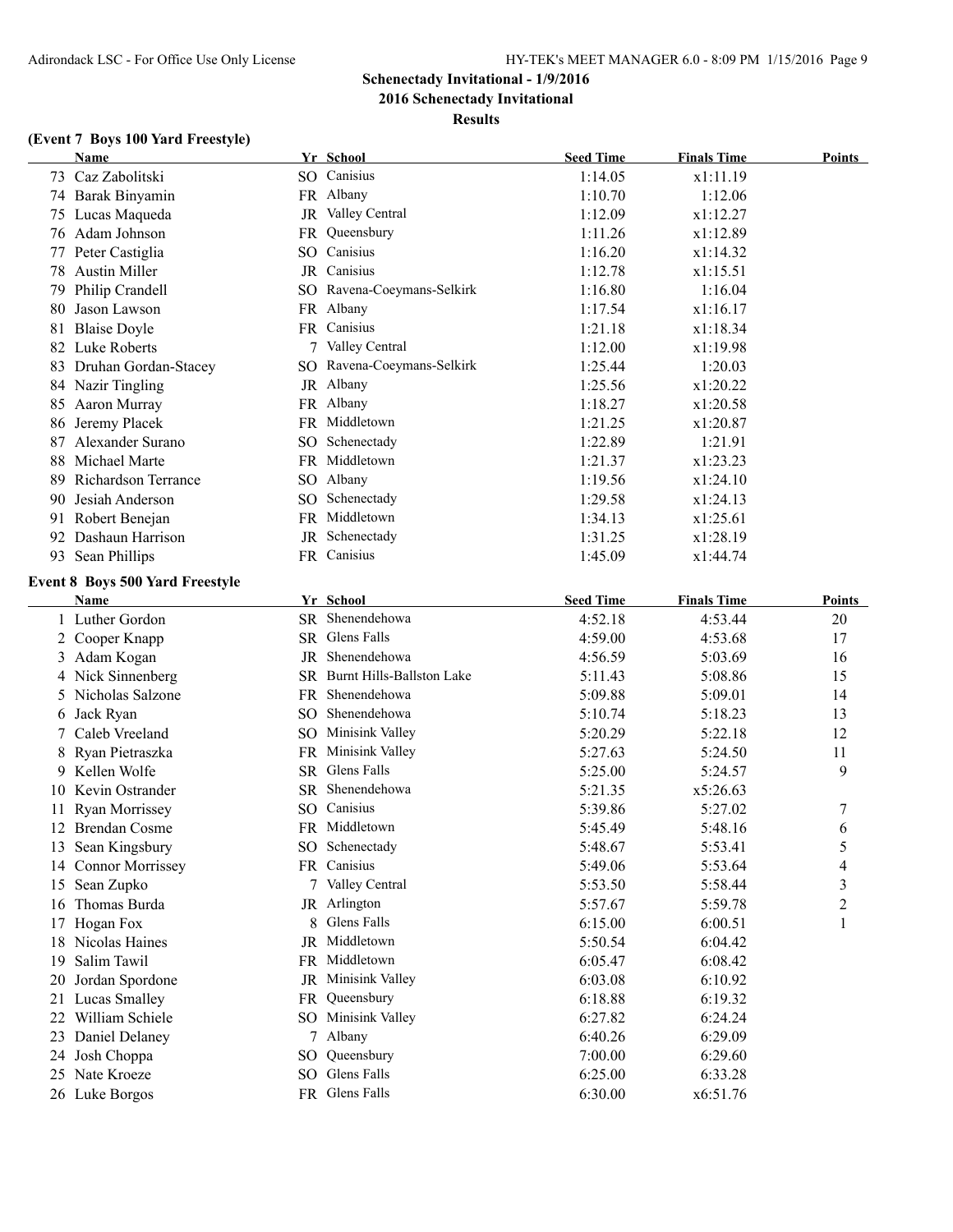**2016 Schenectady Invitational**

#### **Results**

# **Event 9 Boys 200 Yard Freestyle Relay**

| <b>Team</b>                  | Relay                     | <b>Seed Time</b>         | <b>Finals Time</b><br>Points |
|------------------------------|---------------------------|--------------------------|------------------------------|
| 1 Queensbury                 | $\mathbf{A}$              | 1:33.21                  | 1:30.79<br>40                |
| 1) Ethan Ballard JR          | 2) Gavin Coughlan SO      | 3) Thomas Osika SR       | 4) Matthew Walton SR         |
| 2 Shenendehowa               | A                         | 1:33.08                  | 1:31.95<br>34                |
| 1) Dillon Harding SR         | 2) Adam Kogan JR          | 3) Josh Tsai SO          | 4) Luther Gordon SR          |
| 3 Canisius                   | A                         | 1:30.77                  | 32<br>1:32.12                |
| 1) Jacob Ruffolo SO          | 2) Christian Balkin SO    | 3) Brendan Irr SR        | 4) John Quinlan SR           |
| 4 Minisink Valley            | A                         | 1:32.15                  | 30<br>1:32.57                |
| 1) William Eger SR           | 2) Alex Jarski JR         | 3) Noah Walker SR        | 4) Michael Flaherty SR       |
| 5 Arlington                  | A                         | 1:35.32                  | 1:34.71<br>28                |
| 1) Ting Chen JR              | 2) Mathew Mangan SR       | 3) Christian Torri JR    | 4) Michael Baione SO         |
| 6 Glens Falls                | A                         | 1:35.20                  | 1:35.74<br>26                |
| 1) Chris Leathem SR          | 2) Sam Hawkins SR         | 3) Kellen Wolfe SR       | 4) Cooper Knapp SR           |
| 7 Canisius                   | B                         | 1:39.33                  | 24<br>1:36.75                |
| 1) Thomas Chameli SR         | 2) Michael Tenney SR      | 3) Christian Hamilton SO | 4) Patrick Collins SR        |
| 8 Middletown                 | $\mathbf{A}$              | 1:37.31                  | 1:36.88<br>22                |
| 1) Alexander Velazquez SR    | 2) Navjot Singh SR        | 3) Shea Chenoweth SR     | 4) Mathew Rivera SR          |
| 9 Valley Central             | A                         | 1:38.17                  | 1:38.13<br>18                |
| 1) Xavier Garcia JR          | 2) Joshua Davila SO       |                          |                              |
|                              | B                         | 3) Douglas Campbell SR   | 4) Joshua Zock JR            |
| 10 Minisink Valley           |                           | 1:38.34                  | 1:38.99<br>14                |
| 1) Ben Golden JR             | 2) Jordan Spordone JR     | 3) Zach Schoellig SR     | 4) Jack Golden JR            |
| 11 Burnt Hills-Ballston Lake | A                         | 1:39.85                  | 12<br>1:39.27                |
| 1) Brandon Bardin SO         | 2) Jacob Hurteau JR       | 3) Stefan Baumgarten SO  | 4) Kyle Farmer JR            |
| 12 Schenectady               | A                         | 1:38.78                  | 1:39.31<br>10                |
| 1) Maxwell Bent SO           | 2) Calvin Cleworth SR     | 3) Malcolm Chank SO      | 4) Sean Kingsbury SO         |
| 13 New Paltz                 | $\overline{A}$            | 1:37.21                  | 1:40.56<br>8                 |
| 1) Brennan McEntee JR        | 2) Leo Kuyl FR            | 3) Joe Canelos SO        | 4) Sean Geisler FR           |
| 14 Shenendehowa              | B                         | 1:40.10                  | 1:40.68<br>6                 |
| 1) Sammy Moumen SR           | 2) Shrujay Rompicherla FR | 3) Jackson Homan FR      | 4) Nicholas Salzone FR       |
| 15 Canisius                  | C                         | 1:44.33                  | x1:43.64                     |
| 1) Christian Granto SO       | 2) Jacob Doane FR         | 3) Patrick McCormick JR  | 4) Nick Sinatra SO           |
| 16 Glens Falls               | B                         | 1:43.00                  | 1:44.59<br>4                 |
| 1) Sean Ash JR               | 2) Thompson Collins FR    | 3) Raislan Aiken SR      | 4) Hogan Fox 8               |
| 17 Shenendehowa              | C                         | 2:02.70                  | x1:45.24                     |
| 1) Devin Herbinger 8         | 2) Yang Zheng Foon FR     | 3) Quinten DeMan FR      | 4) Jack Ryan SO              |
| 18 Canisius                  | D                         | 1:47.33                  | x1:46.07                     |
| 1) Luca Sinatra SO           | 2) Will Grimm SO          | 3) Dan Wrafter SR        | 4) Benjamin Shular SO        |
| 19 Arlington                 | В                         | 1:43.22                  | 1:46.54<br>2                 |
| 1) Alec Cerrato JR           | 2) Kevin Desnoyers FR     | 3) Colman Feighan JR     | 4) Jacob Pfeifer JR          |
| 20 Middletown                | В                         | 1:50.00                  | 1:50.71                      |
| 1) Brian Jung SR             | 2) Brendan Cosme FR       | 3) Michael Darrell 8     | 4) Lucas Rodriguez SO        |
| 21 Minisink Valley           | С                         | 1:48.00                  | x1:50.90                     |
| 1) Tim Curtis SO             | 2) Matthew Peifer FR      | 3) William Schiele SO    | 4) Nate Mason FR             |
|                              |                           |                          |                              |
| 22 Valley Central            | В                         | 1:58.00                  | 1:51.91                      |
| 1) Anthony Papapietro SO     | 2) Nicholas Suchy 7       | 3) Sean Zupko 7          | 4) Nico Delacruz JR          |
| 23 Albany                    | В                         | 2:05.09                  | 1:52.46                      |
| 1) Daniel Delaney 7          | 2) Jason Lawson FR        | 3) Barak Binyamin FR     | 4) Zakaria Furina SO         |
| 24 Albany                    | A                         | 1:56.48                  | 1:52.55                      |
| 1) Nathaniel Osbourne SR     | 2) Michael O'Neal SO      | 3) David Dimase SO       | 4) Whitney Macri JR          |
| 25 Glens Falls               | C                         | 1:55.00                  | x1:56.57                     |
| 1) Michael Schrammel SR      | 2) Chris Sumner SR        | 3) David Jenkins SR      | 4) Sam Goffart-Winkin SR     |
| 26 Arlington                 | $\mathcal{C}$             | 1:57.05                  | x1:57.90                     |
| 1) Alex Mock SR              | 2) Nasser Eljamal JR      | 3) Mike Leryszyn FR      | 4) Thomas Burda JR           |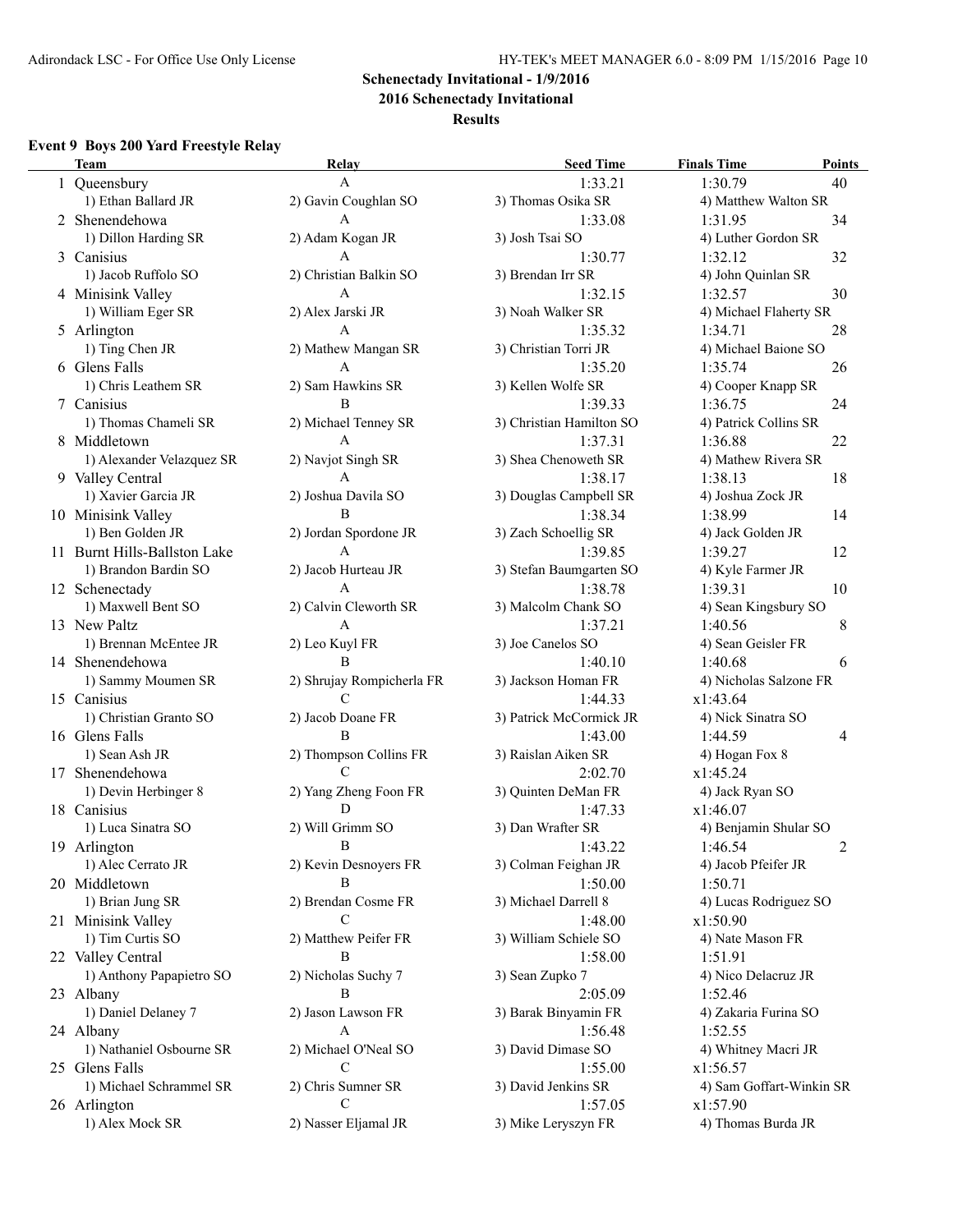**2016 Schenectady Invitational**

#### **Results**

### **(Event 9 Boys 200 Yard Freestyle Relay)**

|    |                                          |   |                              |                            | <b>Finals Time</b>     | <b>Points</b> |
|----|------------------------------------------|---|------------------------------|----------------------------|------------------------|---------------|
|    | 27 Ravena-Coeymans-Selkirk               |   | A                            | 1:52.64                    | 1:58.94                |               |
|    | 1) Jordan Harris JR                      |   | 2) Ryan Zampella SO          | 3) Druhan Gordan-Stacey SO | 4) Michael Disorbo SO  |               |
|    | 28 Shenendehowa                          |   | D                            | 2:14.76                    | x2:01.52               |               |
|    | 1) Siddhant Chaturvedi SO                |   | 2) Josh Foote SR             | 3) Eric Scott 8            | 4) Nate Constable FR   |               |
|    | 29 Glens Falls                           |   | D                            | 2:02.00                    | x2:08.80               |               |
|    | 1) Clay Smith SR                         |   | 2) Drew Floyd FR             | 3) Kyle Frank SR           | 4) Connor Griffith FR  |               |
|    | 30 Middletown                            |   | C                            | 2:09.00                    | x2:12.15               |               |
|    | 1) Petr Hocek JR                         |   | 2) Jeremy Placek FR          | 3) Christian Valentin SR   | 4) Salim Tawil FR      |               |
|    | 31 Schenectady                           |   | В                            | 2:15.48                    | 2:15.20                |               |
|    | 1) William Aulet FR                      |   | 2) Tyler Patillo FR          | 3) Kahlil Darby SO         | 4) Alexander Surano SO |               |
|    | 32 Schenectady                           |   | $\mathcal{C}$                | 2:41.64                    | x2:31.26               |               |
|    | 1) Dashaun Harrison JR                   |   | 2) Jesiah Anderson SO        | 3) Colin Kennedy SR        | 4) Destiny Bipat JR    |               |
|    | <b>Event 10 Boys 100 Yard Backstroke</b> |   |                              |                            |                        |               |
|    | Name                                     |   | Yr School                    | <b>Seed Time</b>           | <b>Finals Time</b>     | Points        |
|    | 1 Joseph Homan                           |   | JR Shenendehowa              | 54.52                      | 55.03                  | 20            |
|    | 2 Samuel Sawyer                          |   | SR Canisius                  | 52.76                      | 55.49                  | 17            |
| 3  | <b>Matthew Walton</b>                    |   | SR Queensbury                | 55.80                      | 55.85                  | 16            |
|    | 4 Hunter Cooney                          |   | SR Minisink Valley           | 56.29                      | 56.85                  | 15            |
| 5  | <b>Brian Harding</b>                     |   | SO Shenendehowa              | 59.98                      | 57.32                  | 14            |
|    | Zack Vreeland                            |   | SR Minisink Valley           | 56.50                      | 57.74                  | 13            |
| 6  | Edmond Ma                                |   | SR Arlington                 | 1:00.94                    | 59.15                  | 12            |
| 7  |                                          |   | SR Canisius                  | 58.32                      | 59.48                  |               |
|    | 8 Nicholas Herzog                        |   |                              |                            |                        | 11            |
| 9  | Alex Jarski                              |   | JR Minisink Valley           | 1:01.05                    | 1:00.33                | 9             |
| 10 | Andy Ouyang                              |   | SR Shenendehowa              | 1:03.48                    | 1:01.25                | 7             |
|    | 11 Nick Sinnenberg                       |   | SR Burnt Hills-Ballston Lake | 1:01.47                    | 1:01.81                | 6             |
|    | *12 Michael Baione                       |   | SO Arlington                 | 1:01.71                    | 1:01.95                | 4.50          |
|    | *12 Zachary Lassetter                    | 8 | Shenendehowa                 | 1:01.74                    | 1:01.95                | 4.50          |
|    | 14 Max Weires                            |   | JR New Paltz                 | 1:03.03                    | 1:02.26                | 3             |
|    | 15 James Nohavicka                       |   | SR Minisink Valley           | 1:04.62                    | 1:02.84                | $\mathbf{2}$  |
|    | 16 David Downing                         |   | SO Canisius                  | 1:01.97                    | 1:02.85                | $\mathbf{1}$  |
|    | 17 Christian Jackson                     |   | SO Canisius                  | 1:02.45                    | 1:03.66                |               |
|    | *18 Kevin Ostrander                      |   | SR Shenendehowa              | 1:02.35                    | x1:03.93               |               |
|    | *18 Thomas Brosnihan                     |   | FR LaSalle                   | 1:03.70                    | 1:03.93                |               |
| 20 | Douglas Campbell                         |   | SR Valley Central            | 1:01.76                    | 1:04.22                |               |
|    | 21 Michael Galvin                        |   | SO Shenendehowa              | 1:02.83                    | x1:04.83               |               |
|    | 22 Julian Marable                        |   | SR Canisius                  | 1:04.84                    | x1:05.47               |               |
|    | 23 Kenny Bianchi                         |   | JR Canisius                  | 1:05.67                    | x1:06.40               |               |
| 24 | Josh Choppa                              |   | SO Queensbury                | 1:08.01                    | 1:08.08                |               |
| 25 | Adrian Figueroa                          |   | SO Middletown                | 1:08.08                    | 1:08.26                |               |
|    | 26 Nate Kroeze                           |   | SO Glens Falls               | 1:07.72                    | 1:08.51                |               |
| 27 | Jacob West                               |   | JR Glens Falls               | 1:08.00                    | 1:08.88                |               |
|    | 28 Nicolas Brown                         | 7 | Queensbury                   | 1:14.00                    | 1:09.93                |               |
|    | 29 Will Grimm                            |   | SO Canisius                  | 1:12.76                    | x1:10.28               |               |
|    | 30 Tim Curtis                            |   | SO Minisink Valley           | 1:11.12                    | x1:10.71               |               |
|    | 31 Luke Borgos                           |   | FR Glens Falls               | 1:16.18                    | 1:11.06                |               |
|    | 32 Connor Morrissey                      |   | FR Canisius                  | 1:09.53                    | x1:11.16               |               |
|    | 33 Brendan Fogg                          |   | FR Burnt Hills-Ballston Lake | 1:13.65                    | 1:11.28                |               |
|    | 34 Matt Parent                           |   | JR Glens Falls               | 1:12.67                    | 1:11.54                |               |
| 35 | Thompson Collins                         |   | FR Glens Falls               | 1:08.50                    | x1:11.62               |               |
|    | 36 Matt Wojtowicz                        |   | JR Canisius                  | 1:11.13                    | x1:11.65               |               |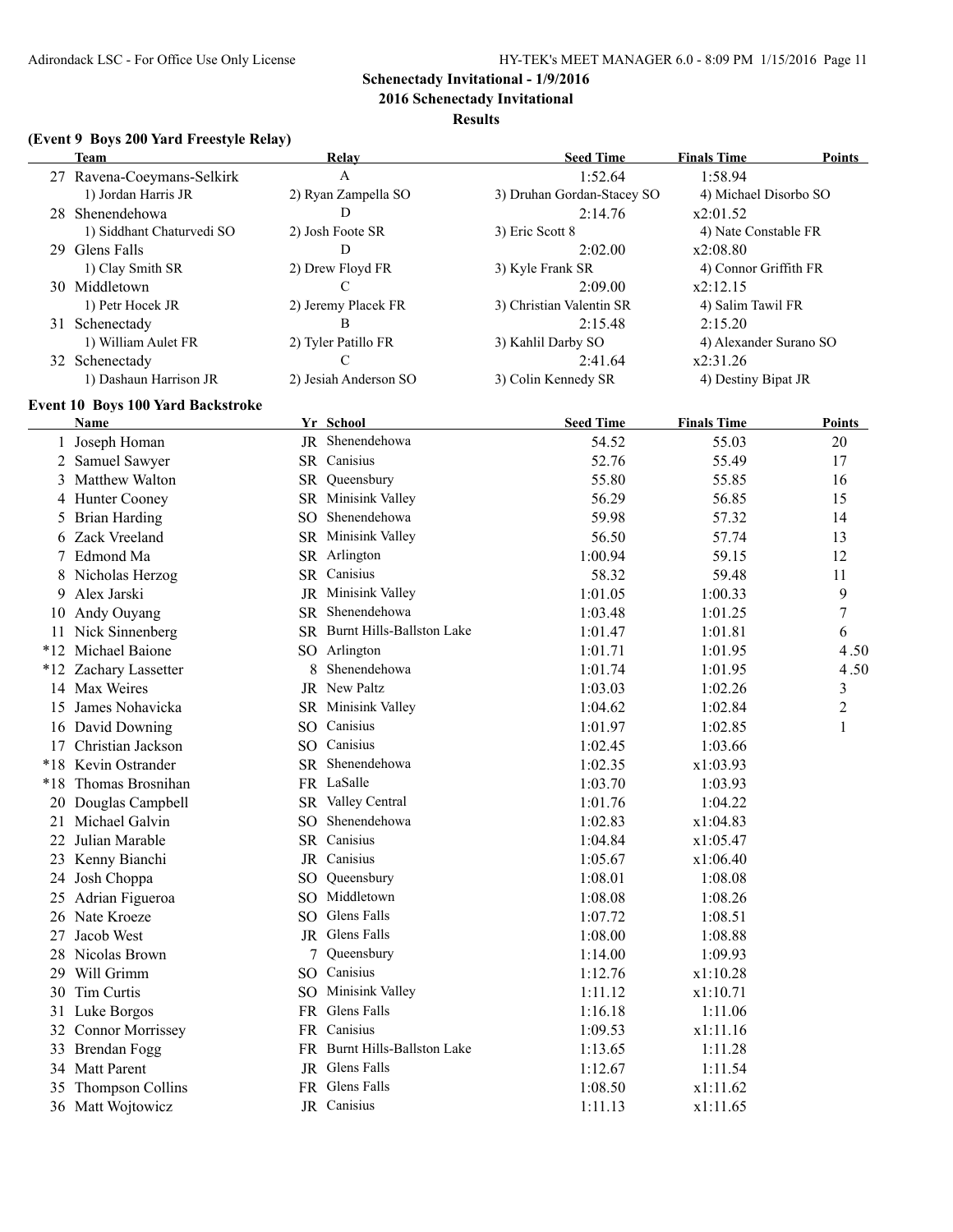**2016 Schenectady Invitational**

**Results**

### **(Event 10 Boys 100 Yard Backstroke)**

| <b>Name</b>        | Yr School         | <b>Seed Time</b> | <b>Finals Time</b> | Points |
|--------------------|-------------------|------------------|--------------------|--------|
| 37 Gavin Coughlan  | SO Queensbury     | 1:10.36          | 1:11.79            |        |
| 38 Nolan Hogan     | SO Glens Falls    | 1:14.00          | x1:12.84           |        |
| 39 Eric Scott      | 8 Shenendehowa    | 1:12.35          | x1:13.00           |        |
| 40 Sean Spinks     | JR Schenectady    | 1:15.99          | 1:15.38            |        |
| 41 Shawn Castano   | SO Arlington      | 1:18.18          | 1:17.01            |        |
| 42 Javen Velazquez | FR Middletown     | 1:25.46          | 1:17.13            |        |
| 43 Brian Skeels    | FR Arlington      | 1:17.42          | 1:18.08            |        |
| 44 Daniel Delaney  | Albany            | 1:18.55          | 1:19.37            |        |
| 45 Ethan Armistead | SO Valley Central | 1:19.18          | 1:19.67            |        |
| 46 John Rosenwig   | SO Albany         | 1:21.47          | 1:19.76            |        |
| Noah Clark<br>47   | FR Arlington      | 1:17.18          | x1:20.17           |        |
| 48 Levi Kovach     | JR Albany         | 1:27.15          | 1:27.88            |        |
| 49 Kahlil Darby    | SO Schenectady    | 1:36.28          | 1:32.10            |        |
| --- Robert Benejan | FR Middletown     | 2:03.86          | DO                 |        |

### **Event 11 Boys 100 Yard Breaststroke**

|    | <b>Name</b>           |     | Yr School                    | <b>Seed Time</b> | <b>Finals Time</b> | <b>Points</b>           |
|----|-----------------------|-----|------------------------------|------------------|--------------------|-------------------------|
|    | 1 Peter Mauro         |     | SR Glens Falls               | 1:05.74          | 1:04.56            | 20                      |
|    | 2 Kaleb Hotaling      |     | FR Shenendehowa              | 1:04.22          | 1:04.62            | 17                      |
| 3  | Jackson Homan         |     | FR Shenendehowa              | 1:04.65          | 1:05.07            | 16                      |
|    | 4 Maxwell Bent        |     | SO Schenectady               | 1:08.49          | 1:06.03            | 15                      |
|    | 5 Zachary Brown       |     | FR Queensbury                | 1:09.39          | 1:06.98            | 14                      |
|    | 6 Kyle Farmer         |     | JR Burnt Hills-Ballston Lake | 1:08.13          | 1:07.02            | 13                      |
|    | 7 Ting Chen           |     | JR Arlington                 | 1:11.54          | 1:09.92            | 12                      |
| 8  | Sean Ash              |     | JR Glens Falls               | 1:07.00          | 1:09.98            | 11                      |
| 9. | Michael Schrammel     |     | SR Glens Falls               | 1:10.06          | 1:10.53            | 9                       |
|    | 10 Patrick McCormick  |     | JR Canisius                  | 1:07.76          | 1:10.56            | 7                       |
|    | 11 Brian Jung         |     | SR Middletown                | 1:11.87          | 1:10.92            | 6                       |
| 12 | James Nohavicka       |     | SR Minisink Valley           | 1:12.66          | 1:11.24            | 5                       |
|    | 13 Leo Kuyl           |     | FR New Paltz                 | 1:10.42          | 1:11.50            | 4                       |
|    | 14 Ryan Pietraszka    |     | FR Minisink Valley           | 1:13.16          | 1:12.16            | $\overline{\mathbf{3}}$ |
|    | 15 Christian Balkin   |     | SO Canisius                  | 1:13.08          | 1:12.36            | $\overline{c}$          |
|    | 16 Connor Kirkpatrick |     | SO Queensbury                | 1:12.60          | 1:13.26            | 1                       |
|    | 17 Connor Walton      |     | SR Schenectady               | 1:14.98          | 1:14.42            |                         |
|    | *18 Matthew Peifer    |     | FR Minisink Valley           | 1:13.11          | 1:14.64            |                         |
|    | *18 Devin Herbinger   |     | 8 Shenendehowa               | 1:12.41          | 1:14.64            |                         |
|    | 20 Jeong Yeon Cho     |     | SR Shenendehowa              | 1:12.79          | 1:14.70            |                         |
|    | 21 Luca Sinatra       |     | SO Canisius                  | 1:16.69          | 1:14.95            |                         |
| 22 | Jacob Bennett         |     | SR Canisius                  | 1:16.53          | 1:15.23            |                         |
|    | 23 Nick Sinatra       |     | SO Canisius                  | 1:17.12          | x1:16.77           |                         |
|    | 24 Brennan McEntee    |     | JR New Paltz                 | 1:10.10          | 1:16.82            |                         |
|    | 25 Josh Foote         |     | SR Shenendehowa              | 1:16.06          | x1:17.14           |                         |
|    | 26 Kevin Desnoyers    |     | FR Arlington                 | 1:14.69          | 1:17.36            |                         |
| 27 | Sean Chameli          |     | SO Canisius                  | 1:18.54          | x1:19.30           |                         |
|    | 28 Nate Mason         |     | FR Minisink Valley           | 1:21.20          | 1:19.49            |                         |
| 29 | Alex Mock             |     | SR Arlington                 | 1:20.45          | 1:20.99            |                         |
|    | 30 Michael Darrell    |     | Middletown                   | 1:22.11          | 1:21.87            |                         |
|    | 31 Petr Hocek         | JR  | Middletown                   | 1:28.99          | 1:22.53            |                         |
|    | 32 Anil Sadhu         | SO. | Schenectady                  | 1:26.03          | 1:23.07            |                         |
|    | 33 Ryan Zampella      |     | SO Ravena-Coeymans-Selkirk   | 1:26.58          | 1:24.02            |                         |
|    | 34 Lucas Rodriguez    |     | SO Middletown                | 1:27.29          | 1:24.77            |                         |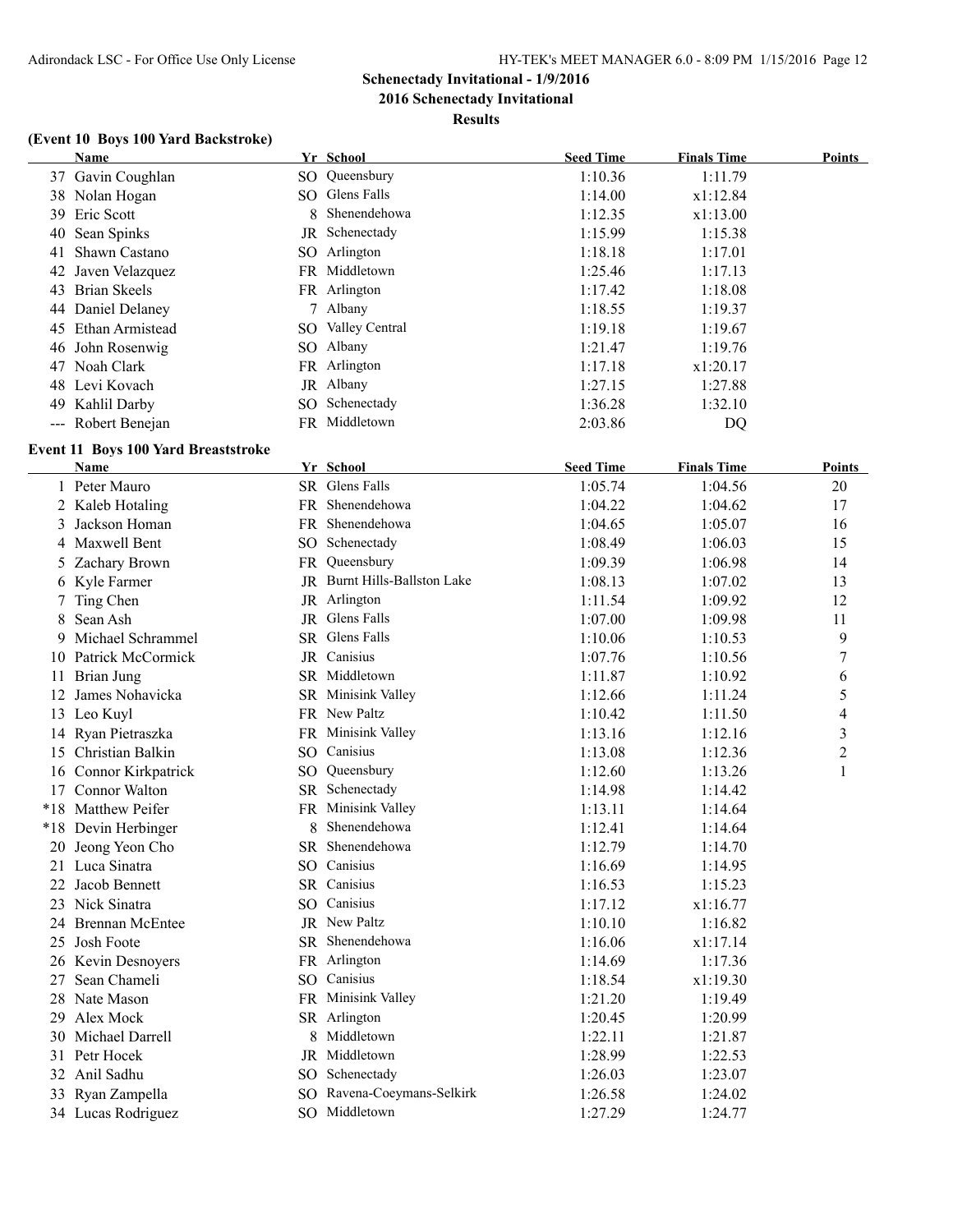## **Schenectady Invitational - 1/9/2016 2016 Schenectady Invitational**

# **Results**

### **(Event 11 Boys 100 Yard Breaststroke)**

| Name                                       | Yr School                | <b>Seed Time</b> | <b>Finals Time</b> | Points |
|--------------------------------------------|--------------------------|------------------|--------------------|--------|
| 35 Christian Valentin                      | SR Middletown            | 1:25.97          | x1:25.13           |        |
| 36 Taylor Filipowski                       | JR Minisink Valley       | 1:25.84          | x1:26.09           |        |
| 37 Drew Floyd                              | FR Glens Falls           | 1:26.61          | 1:26.40            |        |
| 38 Alex Harrington                         | SO Valley Central        | 1:33.84          | 1:26.96            |        |
| 39 Lucas Maqueda                           | <b>JR</b> Valley Central | 1:30.17          | 1:28.70            |        |
| 40 Barak Binyamin                          | FR Albany                | 1:30.25          | 1:28.75            |        |
| David Jenkins<br>41                        | SR Glens Falls           | 1:27.56          | x1:29.01           |        |
| 42 Michael Berger                          | JR New Paltz             | 1:28.27          | 1:29.10            |        |
| 43 Ramdy Marte                             | FR Middletown            | 1:40.67          | x1:29.91           |        |
| Justin Finn<br>44                          | JR Canisius              | 1:33.48          | x1:30.22           |        |
| 45 Kyle Frank                              | SR Glens Falls           | 1:37.70          | x1:31.67           |        |
| 46 Albert Corbelli                         | Valley Central           | 1:35.22          | 1:33.03            |        |
| Nicholas Librandi<br>47                    | Valley Central           | 1:35.22          | 1:38.75            |        |
| Liam Gormley<br>$\qquad \qquad \cdots$     | FR Glens Falls           | 1:19.57          | DQ                 |        |
| Othman Othman                              | FR Albany                | 1:44.46          | DQ                 |        |
| Davin Butler<br>$\sim$ $\sim$ $\sim$       | SO Queensbury            | 1:22.00          | DQ                 |        |
| Ethan Ballard<br>$\qquad \qquad -\qquad -$ | JR Queensbury            | 1:07.29          | DQ                 |        |
| --- Nasser Eljamal                         | JR Arlington             | 1:24.41          | DO                 |        |

### **Event 12 Boys 400 Yard Freestyle Relay**

 $\overline{a}$ 

|    | <b>Team</b>          | Relay                  | <b>Seed Time</b>       | <b>Finals Time</b>     | Points |  |
|----|----------------------|------------------------|------------------------|------------------------|--------|--|
|    | Shenendehowa         | A                      | 3:20.23                | 3:19.64                | 40     |  |
|    | 1) Josh Tsai SO      | 2) Joseph Homan JR     | 3) Adam Kogan JR       | 4) Luther Gordon SR    |        |  |
| 2  | Canisius             | A                      | 3:17.67                | 3:22.09                | 34     |  |
|    | 1) Jacob Ruffolo SO  | 2) Samuel Sawyer SR    | 3) Nicholas Herzog SR  | 4) John Quinlan SR     |        |  |
|    | 3 Minisink Valley    | $\mathsf{A}$           | 3:27.46                | 3:25.47                | 32     |  |
|    | 1) Zack Vreeland SR  | 2) Caleb Vreeland SO   | 3) Hunter Cooney SR    | 4) Michael Flaherty SR |        |  |
|    | 4 Glens Falls        | $\mathbf{A}$           | 3:35.40                | 3:32.09                | 30     |  |
|    | 1) Sam Hawkins SR    | 2) Peter Mauro SR      | 3) Kellen Wolfe SR     | 4) Cooper Knapp SR     |        |  |
|    | 5 Shenendehowa       | B                      | 3:35.91                | 3:33.73                | 28     |  |
|    | 1) Brian Harding SO  | 2) James Jordan FR     | 3) Kaleb Hotaling FR   | 4) Andy Ouyang SR      |        |  |
|    | 6 Queensbury         | A                      | 3:40.00                | 3:37.75                | 26     |  |
|    | 1) Ethan Ballard JR  | 2) Gavin Coughlan SO   | 3) Thomas Osika SR     | 4) Matthew Walton SR   |        |  |
|    | 7 Canisius           | B                      | 3:31.33                | 3:38.17                | 24     |  |
|    | 1) Thomas Chameli SR | 2) Michael Tenney SR   | 3) Christian Granto SO | 4) Patrick Collins SR  |        |  |
| 8  | Schenectady          | A                      | 3:37.92                | 3:39.11                | 22     |  |
|    | 1) Maxwell Bent SO   | 2) Calvin Cleworth SR  | 3) Malcolm Chank SO    | 4) Sean Kingsbury SO   |        |  |
| 9  | Shenendehowa         | $\mathcal{C}$          | 3:57.49                | x3:42.40               |        |  |
|    | 1) Jack Ryan SO      | 2) Sammy Moumen SR     | 3) Kevin Ostrander SR  | 4) Nicholas Salzone FR |        |  |
|    | 10 Arlington         | A                      | 3:29.34                | 3:42.78                | 18     |  |
|    | 1) Edmond Ma SR      | 2) Colman Feighan JR   | 3) Christian Torri JR  | 4) Phillip Volaski FR  |        |  |
|    | 11 New Paltz         | $\mathbf{A}$           | 3:45.45                | 3:49.08                | 14     |  |
|    | 1) Joe Canelos SO    | 2) Charles Bason SR    | 3) Sean Geisler FR     | 4) Max Weires JR       |        |  |
|    | 12 Minisink Valley   | $\overline{B}$         | 3:38.00                | 3:51.01                | 12     |  |
|    | 1) Jack Golden JR    | 2) Ryan Pietraszka FR  | 3) Jordan Spordone JR  | 4) James Nohavicka SR  |        |  |
|    | 13 Middletown        | A                      | 3:55.00                | 3:55.55                | 10     |  |
|    | 1) Navjot Singh SR   | 2) Brendan Cosme FR    | 3) Adrian Figueroa SO  | 4) Nicolas Haines JR   |        |  |
|    | 14 Glens Falls       | $\overline{B}$         | 3:50.00                | 3:56.20                | 8      |  |
|    | 1) Liam Forbes SR    | 2) Jacob West JR       | 3) Hogan Fox 8         | 4) Thompson Collins FR |        |  |
| 15 | Shenendehowa         | D                      | 4:05.98                | x3:56.52               |        |  |
|    | 1) Nate Constable FR | 2) Zachary Lassetter 8 | 3) Michael Galvin SO   | 4) Quinten DeMan FR    |        |  |